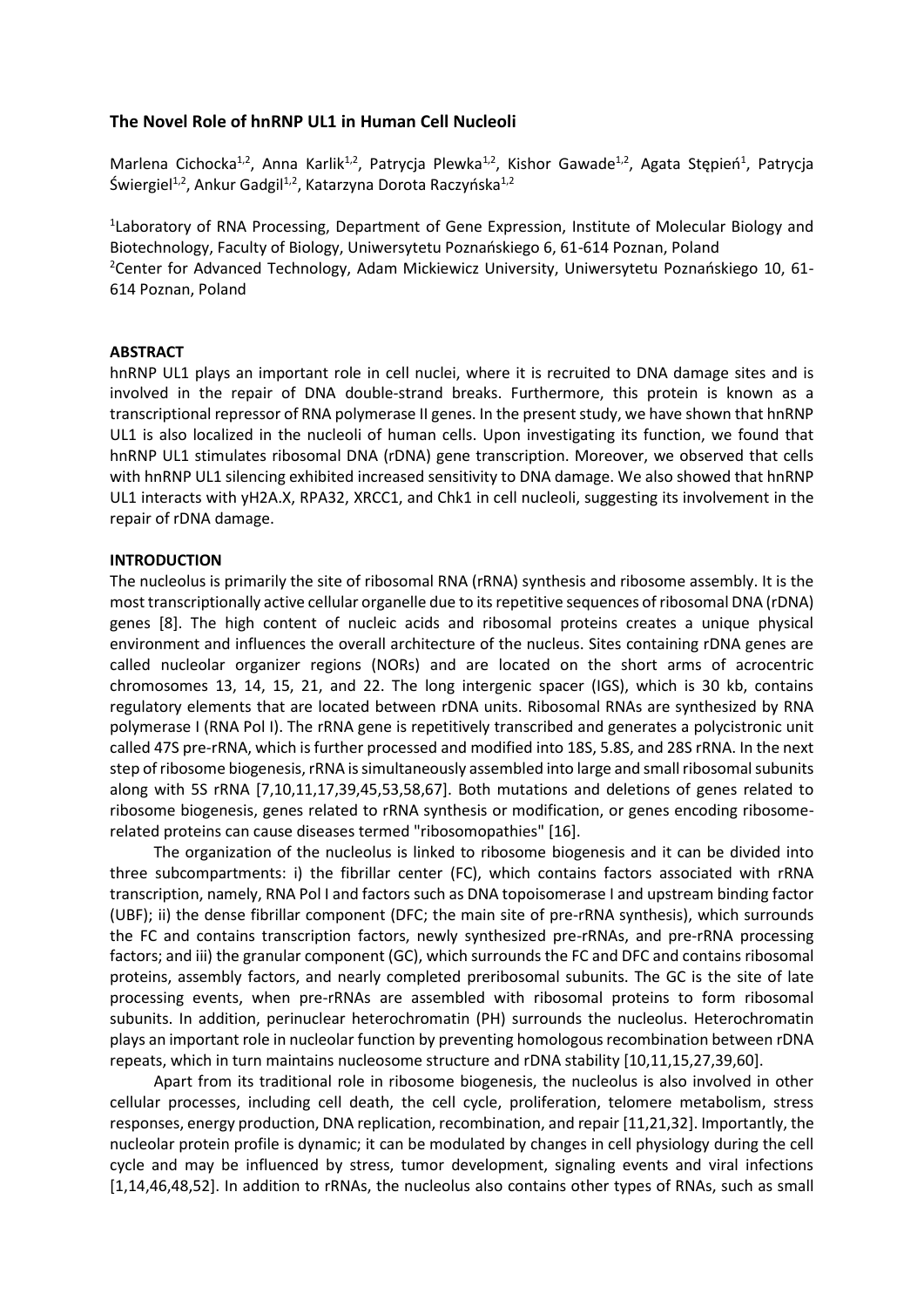nucleolar RNAs (snoRNAs). SnoRNAs are parts of small nucleolar ribonucleoprotein (snoRNP) complexes and catalyze rRNA posttranscriptional modifications and maturation. Spliceosomal U snRNAs and signal recognition particle (SRP) RNAs are also detected in the nucleolus. Other known RNAs, such as SRP RNA and RNase P RNA, also pass through the nucleolus [24].

Since ribosome production is a highly energy-intensive process, the function of the nucleolus is closely linked to cell growth and proliferation. In fact, almost all signaling pathways that affect these processes directly regulate rRNA synthesis. Additionally, the nucleolus monitors cellular stress signals and relays them to the RNA Pol I transcription machinery. As a result, rRNA synthesis is turned off to conserve energy, which is necessary to maintain cellular homeostasis. In response to a series of stresses, the nucleus activates a process called the nucleolar surveillance pathway (NSP), which results in the accumulation of the tumor suppressor protein p53. Elevated levels of p53 lead to impaired biogenesis and ribosome function, cell cycle arrest, and, in extreme cases, apoptotic cell death [43,64]. Notably, nucleoli are also involved in cell differentiation and cancer transformation. Rapidly dividing cancer cells require an elevated rate of biogenesis and ribosome growth; hence, the size and number of nucleoli per cell are increased significantly [64].

The high level of rRNA transcription and the repetitive sequences of rDNA make rDNA susceptible to damage [61,66]. rDNA is one of the most frequently rearranged chromosomal regions in tumorigenesis. The mechanisms of the nucleolar DNA damage response (n-DDR) in maintaining genome stability have become an antitumor research target [63]. DNA double-strand breaks (DSBs) can arise as a consequence of replication stress or be induced by chemicals/enzymes or ionizing radiation (IR) [65]. Cells have evolved two main pathways to respond to DSBs: nonhomologous end joining (NHEJ), a faster but mutagenic pathway involving DNA rejoining [54], and homologous recombination (HR), a slower pathway that requires homologous DNA sequences [28,62]. The n-DDR and the consequences of transcription arrest by inhibition of RNA Pol I lead to nucleolar reorganization; that is, rDNA repeats and associated proteins move from the nucleosome interior to the periphery to form focal structures called "nucleolar caps" [17,39,40,56].

Heterogeneous nuclear ribonucleoprotein U-like protein 1 (hnRNP UL1), also known as adenovirus early region 1B-associated protein 5 (E1B-AP5), has been shown to play a role in transcription mainly by acting as a transcriptional regulator that inhibits gene expression; it also plays a role in splicing by directly binding to DNA and/or RNA or by interacting with other proteins in the spliceosome [4,18]. It has also been reported that during cellular arrest, hnRNP UL1 represses the expression of replication-dependent histone genes in a complex with U7 snRNP [29]. Moreover, hnRNP UL1 is involved in the cellular response to DNA damage. hnRNP UL1 directly interacts with p53 and inhibits its transcriptional activity in response to UV radiation [2]. Moreover, hnRNPUL1 interacts with the MRN complex (MRE11, RAD50 and NBS1) *via* the NBS1 (Nibrin) protein. hnRNP UL1 together with the MRN complex and CtIP (C-terminal binding protein) is recruited to the site of DNA damage to participate in DSB repair [49]. To be recruited to these sites, hnRNP UL1 must be methylated by protein arginine N-methyltransferase 1 (PRMT1) [22]. hnRNP UL1 has also been reported to mediate the DSB damage response and/or repair in complex with poly [ADP-ribose] polymerase 1 (PARP1), one of the most important proteins required to maintain genome stability [26]. Moreover, hnRNP UL1 is required for ataxia telangiectasia and Rad3-related protein (ATR)-dependent signaling in response to viral infection [2,26]. In addition, hnRNP UL1 interacts with the long noncoding RNA (lncRNA) DNA damagesensitive RNA1 (DDSR1), which affects cell proliferation, DDR signaling, and DNA repair capacity through HR. The interaction between DDSR1 and hnRNP UL1 regulates the ability of breast cancer type 1 susceptibility protein (BRCA1) and the BRCA1-A complex subunit RAP80 to access DSBs and thus modulates HR [55].

In this study, we showed that hnRNP UL1 can also be localized in the nucleoli of human cells. Upon investigating its potential function, we found that hnRNP UL1 stimulates the transcription of rDNA genes. Moreover, we noticed that cells with hnRNP UL1 knockout exhibited increased sensitivity to DNA damage, and the results suggest a role of hnRNP UL1 in rDNA repair pathways and nucleolar genome integrity. We confirmed that hnRNP UL1 interacts in cell nucleoli with phosphorylated histone H2AX (γH2A.X), replication protein A 32 kDa subunit (RPA32), X-ray repair cross-complementing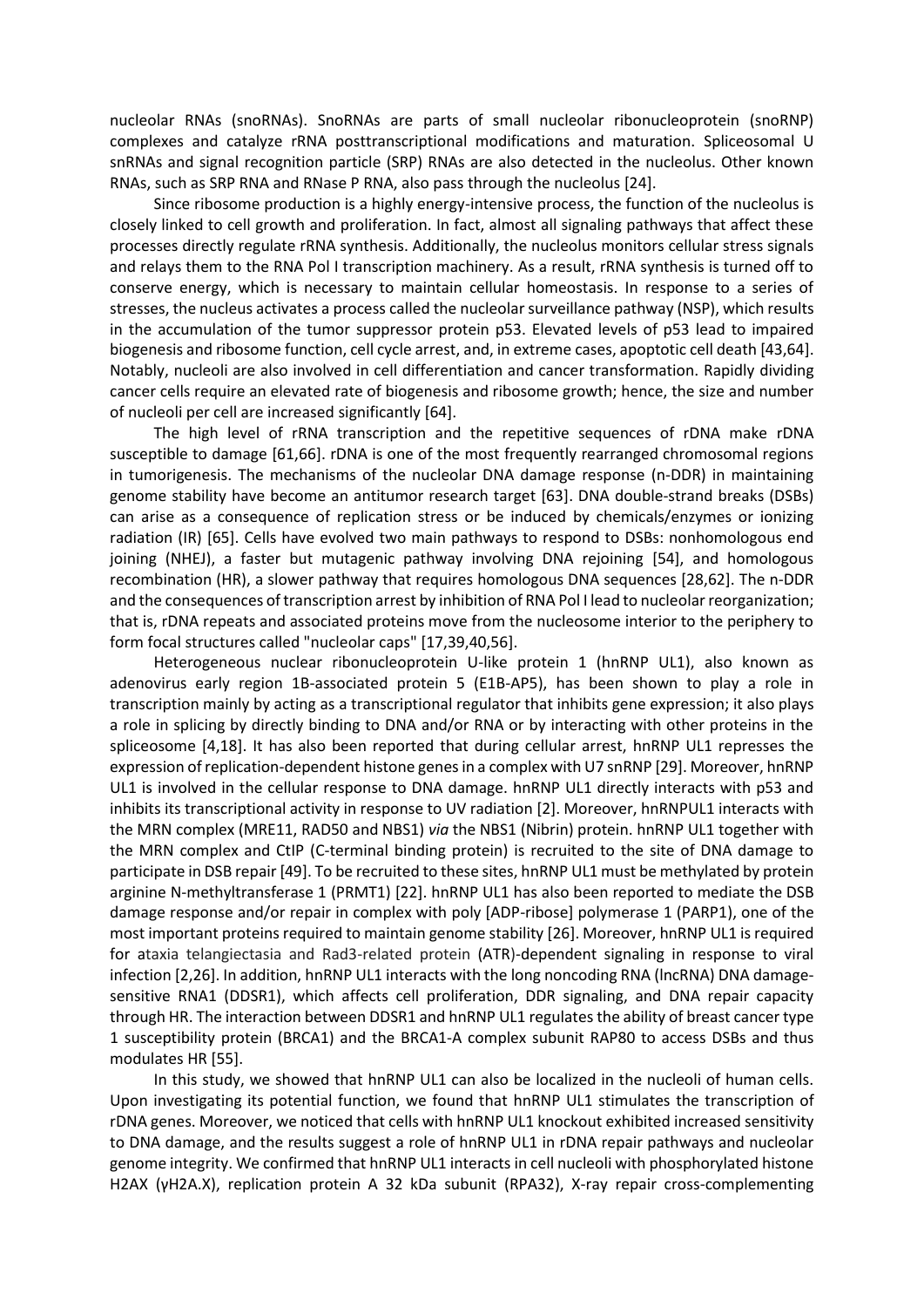protein 1 (XRCC1), and cell cycle checkpoint kinase (Chk1), suggesting its involvement in the repair of both DSBs and single-strand DNA breaks.

### **MATERIALS AND METHODS**

### **Cells**

HeLa, HEK293T and HEK293 cells were grown in Dulbecco's modified Eagle medium (DMEM) with Lglutamine and 4.5 g/L glucose (Biowest) supplemented with 10% fetal bovine serum (Biowest) and antibiotics (100 U/ml penicillin, 100 µg/ml streptomycin, 0.25 µg/ml amphotericin B [Sigma]) at 37°C in a moist atmosphere containing  $5\%$  CO<sub>2</sub>. The cells were checked for mycoplasma, and only healthy cells were used for experiments. For DNA damage induction, the genotoxic reagents etoposide (ETO, type II topoisomerase inhibitor, Sigma #E1383) and camptothecin (CPT, type I topoisomerase inhibitor, Millipore #208925) diluted in DMSO were used. In the immunofluorescence experiment, cells were incubated with 10  $\mu$ M ETO, 5  $\mu$ M CPT or DMSO (as a control) for 2.5 h. For the Trypan blue assay (Levone et al., 2021), cells were treated with 0.5 μM ETO or 0.1 μM CPT. After 18, 24, 30, 48, 72, and 80 h, cells were detached with trypsin (General Chemistry Laboratory IITD PAN) and diluted 1:1 in Trypan blue (Invitrogen). Living cells were counted using a cell counter (Countess II, Invitrogen); the data are expressed as the percentage of cells in relation to the control. For the comet assay, cells were treated with 20 µM ETO and 10 µM CPT for 2.5 h before harvesting.

## **Generation of a human cell line with** *HNRNPUL1* **knockout and overexpression**

A CRISPR–Cas9 system based on efficient genome editing by the Cas9 nuclease was used to create a HEK293T cell line with knockout of the *HNRNPUL1* gene (HEK UL1 KO), according to the protocol already described by [51]. For this purpose, two targets were selected using the CRISPR Design Tool (https://zlab.bio/guide-design-resources), and then oligonucleotides were designed for sgRNAs, as shown in Fig. 1A. The following oligonucleotides were used: hnRNPUL1-exon2Forward: 5'- ACC GAA AAC GAG TCA GGC TAC GAG -3'; hnRNPUL1-exon2Reverse: 5'- AAA CCT CGT AGC CTG ACT CGT TTT C - 3'; hnRNPUL1-exon3Forward: 5'- CAC CGT ATG AAG AAA ACC GGG GAC G -3'; and hnRNPUL1 exon3Reverse: 5' – AAA CCG TCC CCG GTT TTC TTC ATA C - 3'. The sequence overhangs used for ligation of the *BbsI* site pairs in PX458 (SpCas9-2A-EGFP, Addgene #48138) and PX459 (SpCas9-2A-Puro, Addgene #62988) are underlined. The primers used for PCR of the *HNRNPUL1* gene flanking the deletion region were as follows: forward: 5'- TCC GAG CTG GAG GGG ACC GC -3'; reverse 5'- CCC TCC TAT CCT CTC GGT GC -3'.

For transient expression, we used the pcDNA3.1 plasmid with a subcloned FLAG-hnRNP UL1 coding sequence, which was a kind gift from Prof. Stéphane Richard of the Terry Fox Molecular Oncology Group and Segal Cancer Center, McGill University, Montréal, Québec, Canada. The cells were transfected with Lipofectamine 2000 according to the manufacturer's instructions. To create a HEK293 cell line with stable expression of FLAG-hnRNP UL1 protein, a ready-to-use MultiMam™ Stable reagent kit (GENEVA BIOTECH) was used. The coding sequence of the *HNRNPUL1* gene extended with the FLAG sequence at the 5' end (in italics) was amplified using the following primers with restriction enzyme site overhangs (underlined): UL1.NheI.F: 5'- GCA TCG CTA GCA TG*G ACT ACA AAG ACG ATG ACG ACA AG*G ATG TGC GCC GTC -3' and UL1.NsiI.R: - 5'- ACA GGA TGC ATC TAC TAC TAC TGT GTA CTT GTG CCA -3'. The product was ligated into the pMDS donor vector. Fusion to the pACEMam3/Integrator Module plasmid was performed by Cre-LoxP recombination. The pACEMam3 plasmid contains an FRT site, making it compatible with the Flp-In™-293 Cell Line (Life Technologies). HEK293 cells expressing FLAGhnRNP UL1 (HEK UL1 OE cells) were prepared according to the manufacturer's protocol. The overexpression of hnRNP UL1 was confirmed by western blotting followed by immunostaining using anti-FLAG antibodies (Supplementary Fig. S1).

## **Nucleolus isolation**

Nucleolus isolation and nucleolar protein extraction were carried out according to the protocol described by [36], which is a modified version of the classical nucleolar isolation protocol developed by Bush H, et al. (1963). After fractionation, the following fractions were obtained: the nucleolar (NO) and cytoplasmic-nuclear (CN) fractions (Supplementary Fig. S2).

#### **Antibodies**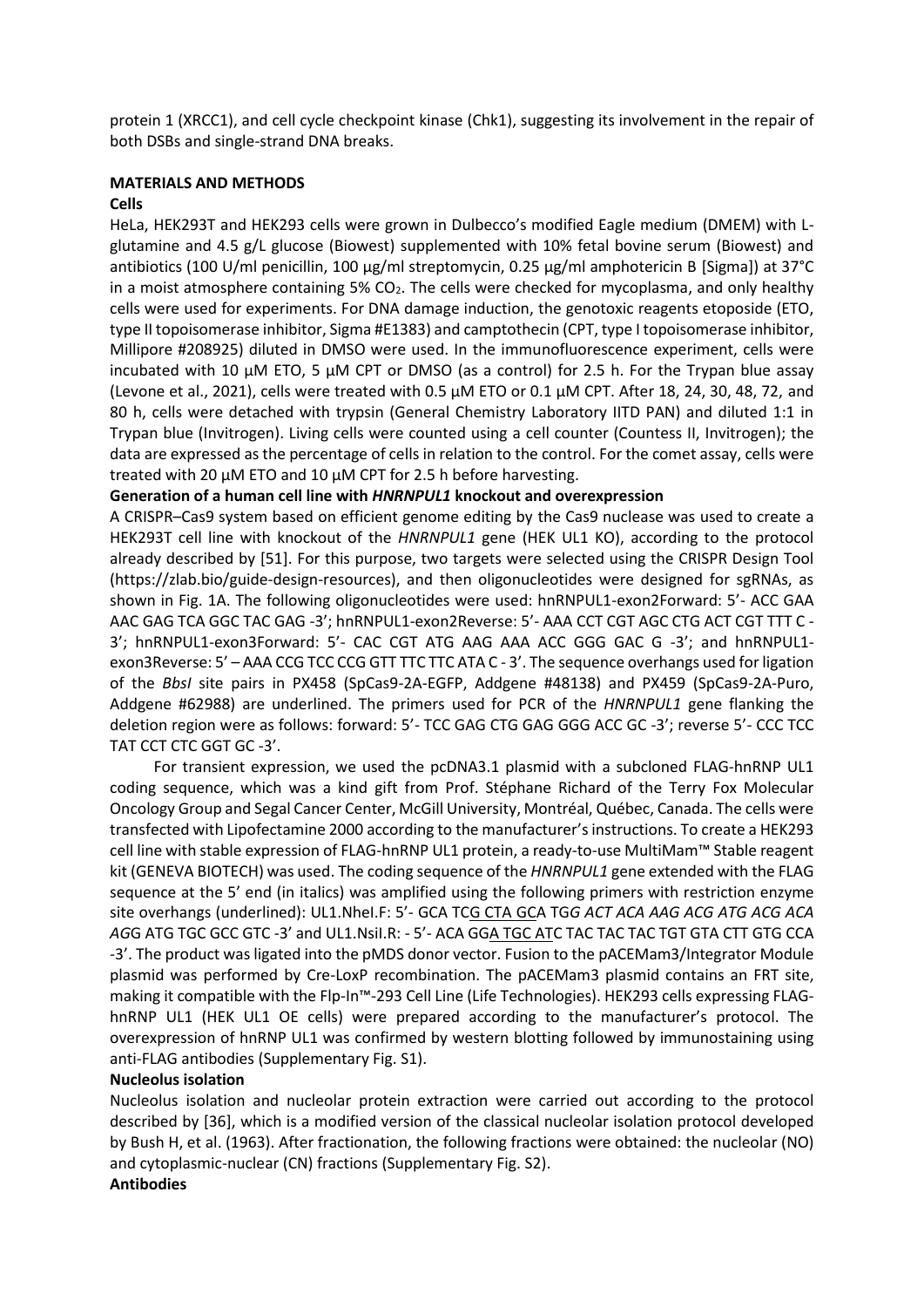In this work, the following antibodies were used: primary antibodies: anti-hnRNP UL1 (Abcam #ab68480 or Santa Cruz Biotechnology #sc-393434), anti-FLAG (Sigma #A8592), anti-Actin (MP #691001), anti-Fibrillarin (Santa Cruz Biotechnology #sc-25397), anti-Nucleolin (Abcam #ab22758), anti-FUS (Santa Cruz Biotechnology #sc-47711), anti-γH2A.X (Santa Cruz Biotechnology #sc-517348), anti-RPS6 (Abcam #ab70227), anti-RPS15 (Antikoerper #ABIN2786563), anti-RPA32 (Bethyl Laboratories #A300-245A), anti-pChk1 (Cell Signaling Technology #2341), anti-XRCC1 (Invitrogen #MA5-13412), anti-53BP1 (Abcam #ab175933), anti-Rad50 (Abcam #ab124682), anti-RPA194 (Santa Cruz Biotechnology #sc-46699), normal mouse IgG (Santa Cruz Biotechnology #sc-2025), and antidigoxygenin-AP Fab fragments (Roche #11093274910); secondary antibodies: goat anti-mouse IgGhorseradish peroxidase (HRP) (Santa Cruz Biotechnology #sc-516102), goat anti-rabbit IgG-HRP (Santa Cruz Biotechnology #sc-2004), anti-mouse Alexa Fluor 555 (Thermo Fisher Scientific #A21422), antimouse Alexa Fluor 488 (Thermo Fisher Scientific #A32723), anti-rabbit Alexa Fluor 555 (Thermo Fisher Scientific #A32732) or anti-rabbit Alexa Fluor 488 (Thermo Fisher Scientific #A32731).

## **Protein extraction, gel separation, western blotting and immunostaining**

Protein extraction from whole cells (WCs), CN and NO fractions was performed with RIPA buffer (50 mM Tris-HCl, pH 8,0; 150 mM NaCl; 0.1% SDS; 0.5% sodium deoxycholate; 1% Triton X-100; 1 mM PMSF; cOmplete protease inhibitor cocktail tablets, EDTA-free). The samples were incubated for 15 min on ice and then centrifuged for 30 min at 4°C and 16,000 ×g. The supernatant containing protein extract was transferred to a fresh tube and used for further analysis. For SDS-polyacrylamide gel electrophoresis (SDS–PAGE), samples were mixed with gel loading buffer, denatured for 5 min at 95°C and then loaded on the gel. Electrophoresis was carried out with a 25 mA current. After electrophoresis, the proteins were transferred from the gel to a polyvinylidene difluoride (PVDF) membrane (Millipore) using a semidry system. After transfer, the membrane was blocked in 5% BSA overnight at 4°C and then incubated for 2 h at room temperature, first with primary antibodies and then with HRP-conjugated secondary antibodies. The signals were detected using an enhanced chemiluminescence (ECL) system (Healthcare).

## **Immunoprecipitation (IP) and chromatin IP (ChIP)**

For IP, the protein extracts from WCs and from the CN and NO fractions of wild-type HEK293 (HEK WT) or HEK UL1 OE cells were used. A total of 250 µg of protein extract isolated from HEK WT cells was incubated with Dynabeads Protein G conjugated with anti-hnRNP UL1 antibodies for 1.5 h at 4°C and then subjected to 3x 10 min washes in PBS with 0.02% Tween 20 (PBS-T) and eluted at 95°C for 10 min in 1x SSB buffer (50 mM Tris-HCl pH 6.8, 10% glycerol, 2% SDS, 10 mM DTT, 0.1% bromophenol blue). Protein G Dynabeads without antibodies were used as a negative control. A total of 250 µg of protein extract isolated from HEK UL1 OE cells was incubated overnight at 4°C with magnetic beads conjugated with anti-FLAG antibodies, washed five times with PBS-T and once with lysis buffer (50 mM Tris pH 7.8, 150 mM NaCl, 0.1% NP40) and eluted in 1x SSB buffer at 95°C for 10 min. Protein extract from HEK WT cells was used as a negative control. After elution, immunoprecipitated proteins were separated by SDS–PAGE, transferred to PVDF membranes, and detected by immunofluorescence.

In another approach, hnRNP UL1-interacting proteins were immunoprecipitated from HEK UL1 OE cells using μMACS™ Epitope Tag Protein Isolation Kits (MACS Molecular) according to the manufacturer's protocol. After IP, the proteins were precipitated by trichloroacetic acid (TCA), as follows: 100 μl of immunoprecipitated protein was precipitated by adding 50% TCA to a final concentration of 10% and Tween 20 to a final concentration of 0.5%. The mixture was incubated on ice for 30 min and then centrifuged for 10 min at 4,000 rpm at 4°C. Next, the pellet was washed once with cold 10% TCA and twice with cold 90% acetone. After each wash, the pellet was centrifuged for 10 min at 14,000 rpm at 4°C. After the last centrifugation, the supernatant was removed, and the pellet was air-dried at room temperature. Mass spectrometry analysis was performed in the Mass Spectrometry Laboratory, Institute of Biochemistry and Biophysics, Polish Academy of Science, Warsaw, Poland.

The ChIP experiment was performed as described by [19] using an antibody against RNA Pol I (anti-RPA194). The precipitated DNA was analyzed by quantitative PCR (qPCR) using the following gene-specific primer pairs: RDNA.PROMOTER.F, 5'- GGT ATA TCT TTC GCT CCG AG -3', and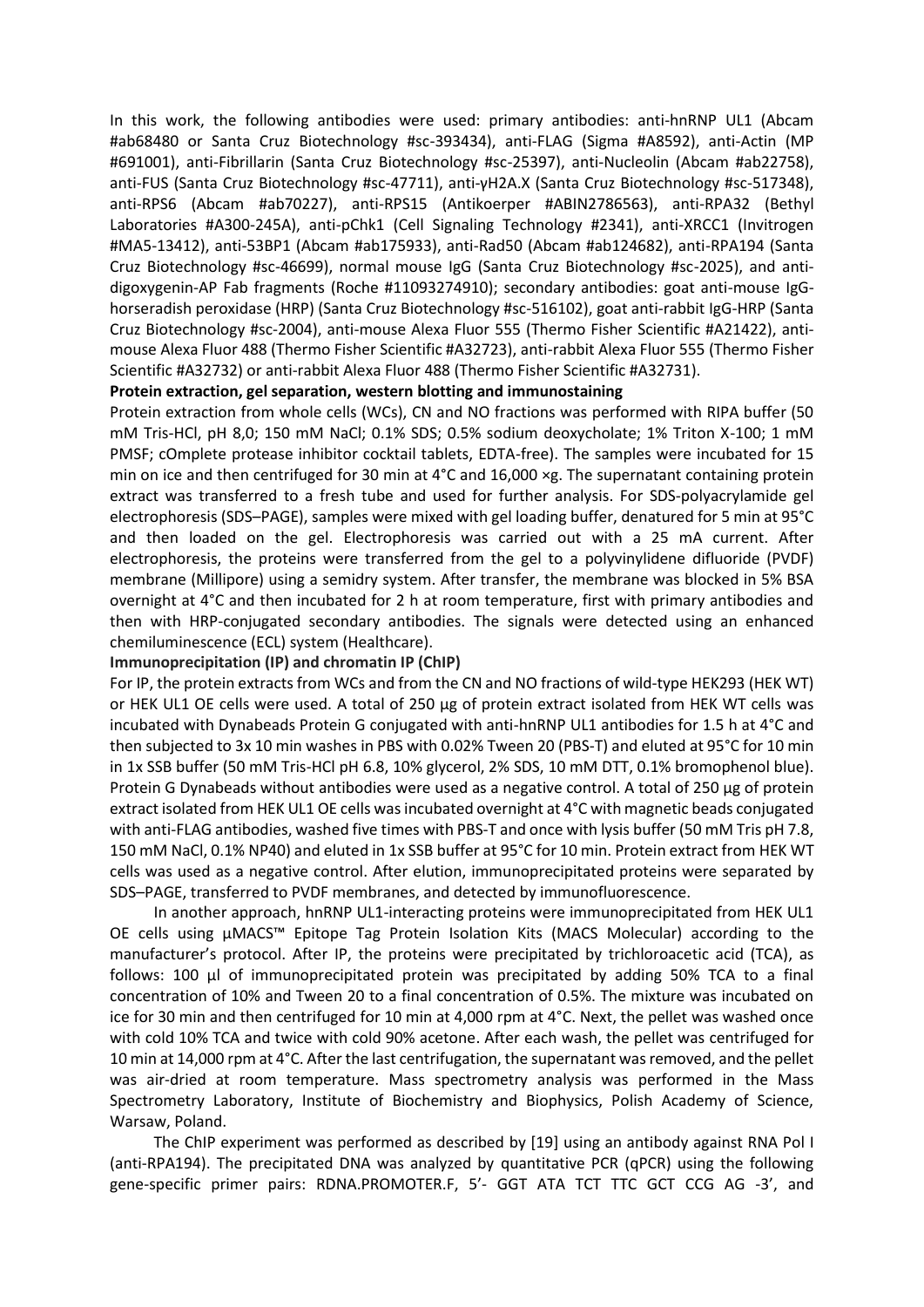RDNA.PROMOTER.R 5'- AGC GAC AGG TCG CCA GAG GA -3'; IGS.F, 5'- TGG TGG GAT TGG TCT CTC TC - 3', and IGS.R 5'- CAG CCT GCG TAC TGT GAA AA -3'; RNA5S.F, 5'- CAT ACC ACC CTG ACG CG -3', and RNA5S.R, 5'- CTA CAG CAC CCG GTA TTC CC -3'; RNA5.8S.F, 5'- ACT CGG CTC GTG CGT C -3', and RNA5.8S.R, 5'- GCG ACG CTC AGA CAG G -3'; RNA18S.F, 5'- GAT GGT AGT CGC CGT GCC -3', and RNA18S.R, 5'- GCC TGC TGC CTT CCT TGG -3'; RNA28S.F, 5'- AGA GGT AAA CGG GTG GGG TC -3', and RNA28S.R, 5'-GGG GTC GGG AGG AAC GG -3'; RNA45S.F, 5'- GAA CGG TGG TGT GTC GTT -3', and RNA45S.R, 5'- GCG TCT CGT CTC GTC TCA CT -3'; and RNA47S.F, 5'- GTG CGT GTC AGG CGT TCT -3', and RNA47S.R 5'-GGG AGA GGA GCA GAC GAG -3'.

## **RNA isolation, cDNA synthesis, and qPCR**

RNA was isolated using a Direct-zol<sup>TM</sup> RNA MiniPrep Kit (ZYMO RESEARCH #R2052). First-strand cDNA was synthesized in the presence of random hexamers and Superscript III Reverse Transcriptase (SSIIIRT, Thermo Fisher) according to the manufacturer's protocol. Then, the cDNA template was diluted 4 times and used for qPCR amplification with gene-specific oligonucleotide primer pairs and Power SYBR Green PCR Master Mix (Applied Biosystems™ #4309155). qPCR was performed using a QuantStudio<sup>™</sup> 6 or 7 thermocycler (Thermo Fisher) with the following program: 95°C for 10 min and 40 cycles of 95°C for 15 s and 60°C for 1 min. The results of RT–qPCR analyses for rDNA gene expression in WCs and the CN fraction were normalized to the results for GAPDH, and those for the NO fraction were normalized to the results for U3 snoRNA. The statistical significance of the RT–qPCR results was determined by Student's t test.

### **RNA-seq data preparation and analysis**

RNA quality was checked using an Agilent Bioanalyzer 2100, and samples with an RNA integrity number (RIN) > 8.0 were used for library preparation. Five hundred nanograms of RNA was used for the preparation of the libraries without rRNA depletion. A CORALL Total RNA-Seq Library Preparation Kit (Lexogen, Vienna, Austria) was used to prepare libraries following the manufacturer's instructions. An Agilent High Sensitivity DNA Kit (Agilent, Santa Clara, CA, USA) was used to assess library quality on an Agilent Bioanalyzer 2100, and the libraries were quantified using a Qubit™ dsDNA HS Assay Kit (InvitrogenTM). RNA sequencing was performed for 75 bp single reads using an Illumina NextSeq 500 platform at the Lexogen NGS facility (Vienna, Austria). The raw FASTQ files were processed. Briefly, the quality of the raw FASTQ files was assessed using fastqc/0.11.4 (http://www.bioinformatics.bbsrc.ac.uk/projects/fastqc). Cutadapt 3.7 [41] was used with the default parameters to remove adapter sequences and low-quality reads from the FASTQ files. The processed FASTQ files from the previous step were aligned to the GRCh38 human genome assembly using the STAR/2.7.8a [13] aligner with the following parameters: outSAMattributes --All, outFilterType-- BySJout, outFilterMultimapNmax--20, outFilterMismatchNmax--999, outFilterMismatchNoverLmax-- 0.04, and outFilterIntronMotifs--RemoveNoncanonical. A raw count matrix was obtained from the aligned BAM files in FeatureCounts [37]. Differentially expressed genes (DEGs) were obtained with DESeq2 [38] in the R package with the default parameters. DEGs with a P-adjusted (Padj) value less than 0.05 were considered significant. Volcano plots were generated using the R package ggplot2 [68].

# **Northern blot analysis**

Northern blot analysis was performed as previously described [59] with some modifications. Briefly, 6 µg of total RNA was separated on a 1.2% denaturing agarose gel containing 1× H–E buffer (20 mM HEPES, 1 mM EDTA, pH 7.8) and 6% formaldehyde. Electrophoresis was performed in 1x H-E buffer at 55 V with recirculation for 7 h. After electrophoresis, the gel was subjected to mild alkaline treatment (10 min in 50 mM NaOH/10 mM NaCl), neutralization (10 min in 2.5x TBE) and equilibration in 2× SSC (0.3 M NaCl, 30 mM sodium citrate). The RNA was transferred overnight by capillary transfer to a Hybond N+ nylon membrane using 20× SSC (3 M NaCl, 0.3 M sodium citrate) and then immobilized on the membrane by UV crosslinking  $(1200x100 \mu)/cm$ ). For detection of pre-rRNA processing intermediates, the membrane was first prehybridized in 10 ml of hybridization buffer (3.5% SDS, 0.375 M Na2HPO<sup>4</sup> and 0.125 M Na2HPO4, 1% Blocking Reagent solution [Roche, 11096176001], 0.1 mg/ml poly[A]) for 1 h at 60°C. The prehybridization solution was removed, and 5 ml of fresh hybridization buffer was added along with a DIG-labeled DNA probe at a final concentration of 2 nM. The membrane was incubated with the probe for 1 h at 60°C and then overnight at 37°C. The HPLC-purified DNA probes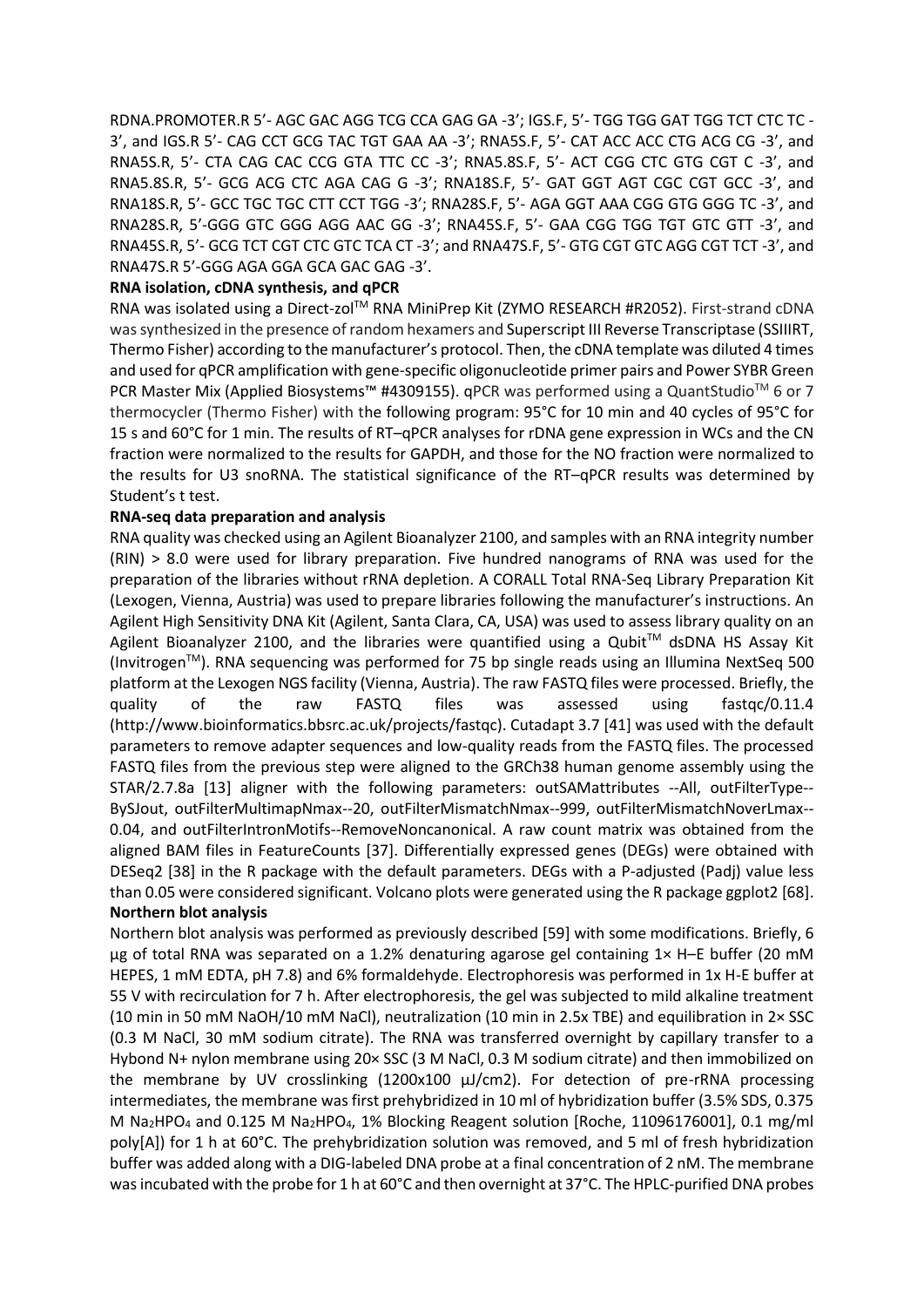were labeled using a DIG Oligonucleotide Tailing Kit (Roche, 03353583910) according to the manufacturer's protocol. The following day, the membrane was washed twice with 2x SSC/0.1% SDS and then six times with 0.2x SSC/0.1% SDS at the hybridization temperature. After washing, the membrane was subjected to immunodetection using anti-digoxigenin antibody, and the immunoreactive bands were visualized using the chemiluminescent substrate CDP-Star (Sigma– Aldrich, C0712) according to the manufacturer's protocol, with some modifications. Briefly, the membrane was first rinsed twice in 10 ml of washing buffer, blocked for 40 min in 10 ml of blocking solution, incubated with 10 ml of antibody solution (1:2500) for 1 h, washed four times in washing buffer, equilibrated for 5 min in detection buffer, incubated with CDP-Star substrate and then exposed to a luminescence imager. The following probes were used: ETS: 5'- CGG AGG CCC AAC CTC TCC GAC GAC GAC AGG TCG CCA GAG GAC AGC GTG -3', ITS1: 5'- CCT CGC CCT CCG GGC TCC GTT AAT GAT C - 3', and ITS2: 5'- CTG CGA GGG AAC CCC CAG CCG CGC A -3' [33].

## **Microscopic analysis**

For immunostaining, cells were cultured on 8-well µSlides (50 000 cells/well), fixed with 4% paraformaldehyde (PFA) for 12 min, washed in PBS, permeabilized in 1x PBS + 0.5% Triton X-100 for 15 min and washed again in PBS. The cells were then incubated in blocking solution (1% BSA in PBS) for 30 min and then incubated with primary antibodies diluted 1:200 in blocking solution for 1 h. The cells were then washed 3x for 10 min in PBS and incubated with secondary antibodies diluted 1:200 in blocking solution for 45 min. Finally, the cells were washed 3x for 10 min in PBS to remove any unbound antibodies, stained with DAPI (Thermo Fisher Scientific) for 10 min and postfixed with 4% PFA for 5 min. Images were acquired using an Olympus Fluoview 1200 IX83 confocal scanning microscope with a 60x oil-immersion objective. Three channels were used to acquire images with the following excitation parameters: 488 nm for Alexa Fluor 488, 559 nm for Alexa Fluor 555 and 405 nm for DAPI. The obtained images were analyzed using ImageJ software.

## **Comet assay**

For DNA damage measurement, a comet assay kit (Abcam #ab238544) was used according to the manufacturer's protocol. Images were acquired using an Olympus Fluoview 1200 IX83 confocal scanning microscope with a FITC filter. CASPlab software was used to analyze the results. Two parameters were analyzed, the tail DNA % and tail moment. The tail DNA % was calculated as follows: tail DNA % = 100 x tail DNA intensity/cell DNA intensity. The tail moment was measured as the Olive Tail Moment (OTM): OTM = tail DNA% x tail moment length. Fifty cells were analyzed for each sample. The statistical significance was determined by Student's t test.

## **Polysome profiling**

The experiment was performed in three biological replicates, according to the protocol adapted from [9].

## **RESULTS**

## **hnRNP UL1 interacts with ribosomal proteins and affects rRNA levels**

To identify proteins interacting with hnRNP UL1, a plasmid encoding FLAG-hnRNP UL1 was transiently expressed in HEK293T cells (Supplementary Fig. S1). Twenty-four hours after transfection, whole-cell protein extract was isolated and used for immunoprecipitation with an anti-FLAG antibody; nontransfected cells were used as controls. Immunoprecipitated proteins were identified by mass spectrometry. Interestingly, among hnRNP UL1-interacting factors, we found 5 proteins that were defined as ribosomal proteins and/or proteins involved in ribosomal assembly (Fig. 1A, B). Furthermore, all selected proteins exhibit nucleolar localization. They include rRNA processing protein 1 homolog B (RRP1B), ribosome biogenesis protein BRX1 homolog (BXDC2/BRX1), RNA-binding protein 28 (RBM28), nuclear fragile X mental retardation-interacting protein 2 (NUFIP2) and 40S ribosomal protein S3a (RPS3A).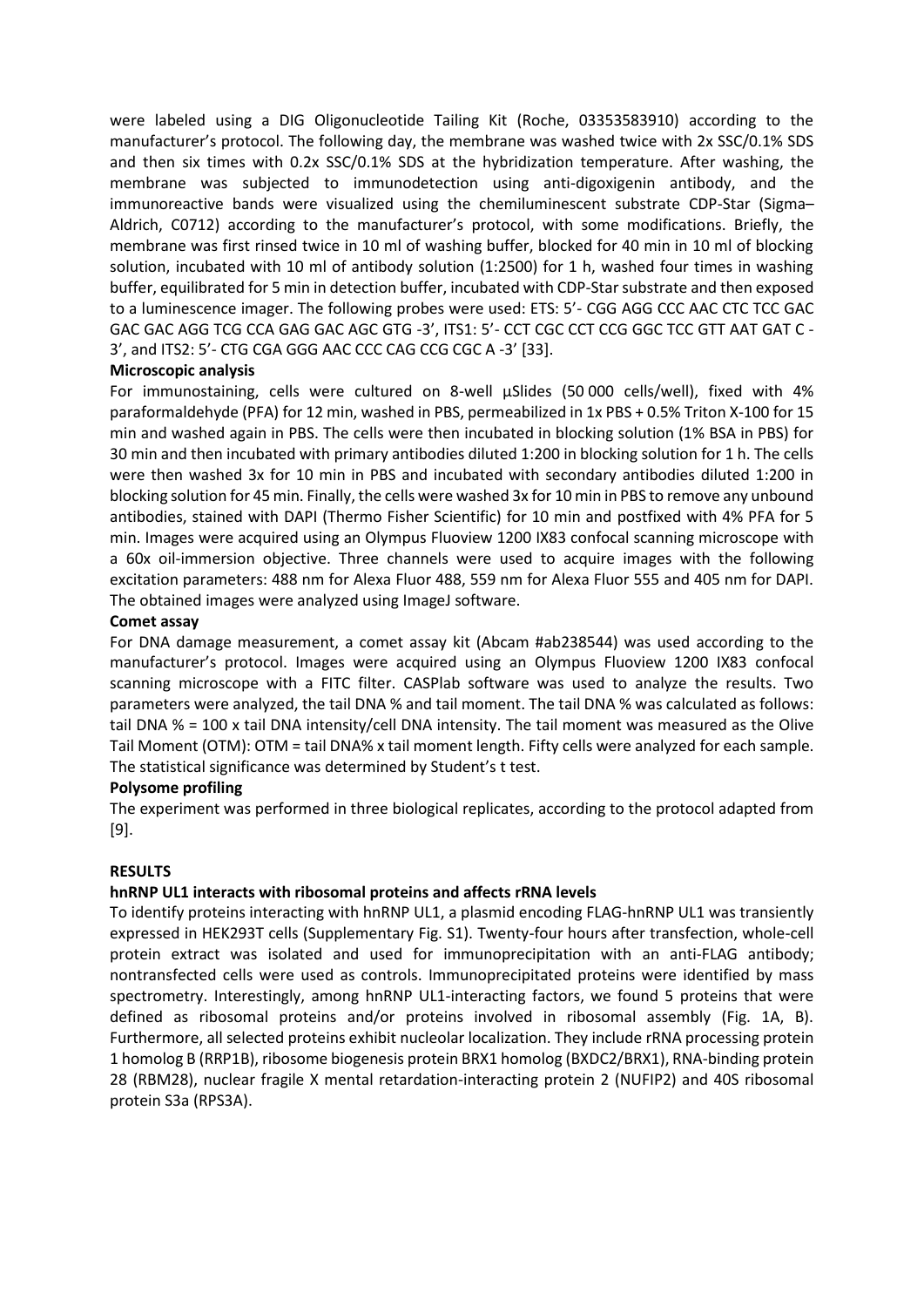| A                                   |                                                                   |                     |                      |                                              |            |                  |       |
|-------------------------------------|-------------------------------------------------------------------|---------------------|----------------------|----------------------------------------------|------------|------------------|-------|
| <b>UniProt</b>                      | Protein name                                                      | Gene<br>name        | IP (Ave<br>spectral) | <b>Control (Ave</b><br>spectral)             | LogFC      | p.value          | p.adj |
| Q14684                              | Ribosomal RNA<br>processing protein 1<br>homolog B                |                     | 3,8                  | $\mathbf{0}$                                 | 4,901      | 0,002311 0,03575 |       |
| Q8TDN6                              | Ribosome<br>biogenesis protein<br>BRX1 homolog                    |                     | 1,8                  | 0                                            | 3,867      | 0,03222 0,1811   |       |
| RNA-binding protein<br>Q9NW13<br>28 |                                                                   | RBM28               | 1,7                  | 0                                            | 3,747      | 0,03821 0,2086   |       |
| Q7Z417                              | Nuclear fragile X<br>mental retardation-<br>interacting protein 2 |                     | 5,7                  | 1                                            | 2,089      | 0,02227 0,1409   |       |
| P61247                              | 40S ribosomal<br>protein S3a                                      | RPS3A               | 11,2                 | $\mathbf{2}$                                 | 2,123      | 0,001898 0,03072 |       |
| в<br>$6 -$<br>-log10(p.value)       |                                                                   | RPS3A               |                      |                                              | RRP1B<br>■ |                  |       |
| $0 -$                               |                                                                   | NUFIP2<br>$\bar{2}$ |                      | <b>BRIX1</b><br><b>RBM28</b><br>n emand<br>4 |            | p.value 0.05     |       |
|                                     | 0                                                                 |                     | LogFC                |                                              |            |                  | 6     |

**Figure 1. Identification of proteins that interact with hnRNP UL1**. (A) Protein extract from HEK293T cells overexpressing FLAG-hnRNP UL1 was used for immunoprecipitation followed by mass spectrometry analysis. IP (Ave spectral) and control (Ave spectral) are the average numbers of spectra detected for a given protein for IP and control, respectively. (B) Volcano plot showing proteins from WC extracts; the 5 proteins described in (A) are highlighted.

To identify transcripts that can be affected by hnRNP UL1, we performed high-throughput sequencing of RNA (RNA-seq) isolated from HEK293T cell line with knockout of the *HNRNPUL1* gene (HEK UL1 KO cell line), which was created using the CRISPR–Cas9 system based on efficient genome editing by Cas9 nuclease (Fig. 2A). To verify the effectiveness of the strategy, a part of the sequence encompassing the deletion region was analyzed using primers designed several base pairs upstream and downstream of the cut site (Supplementary Fig. S3). Silencing of *HNRNPUL1* gene expression was further confirmed at the protein level by western blotting followed by immunostaining and immunofluorescence using anti-hnRNP UL1 antibodies (Fig. 2B and C). For RNA-seq, because previous results have shown that hnRNP UL1 interacts with nucleolus-localized proteins, we decided to use RNA isolated from cells fractionated into CN and NO fractions without an rRNA depletion step (Supplementary Fig. S2). The resultsfrom HEK UL1 KO cells were compared to those from HEK WT cells.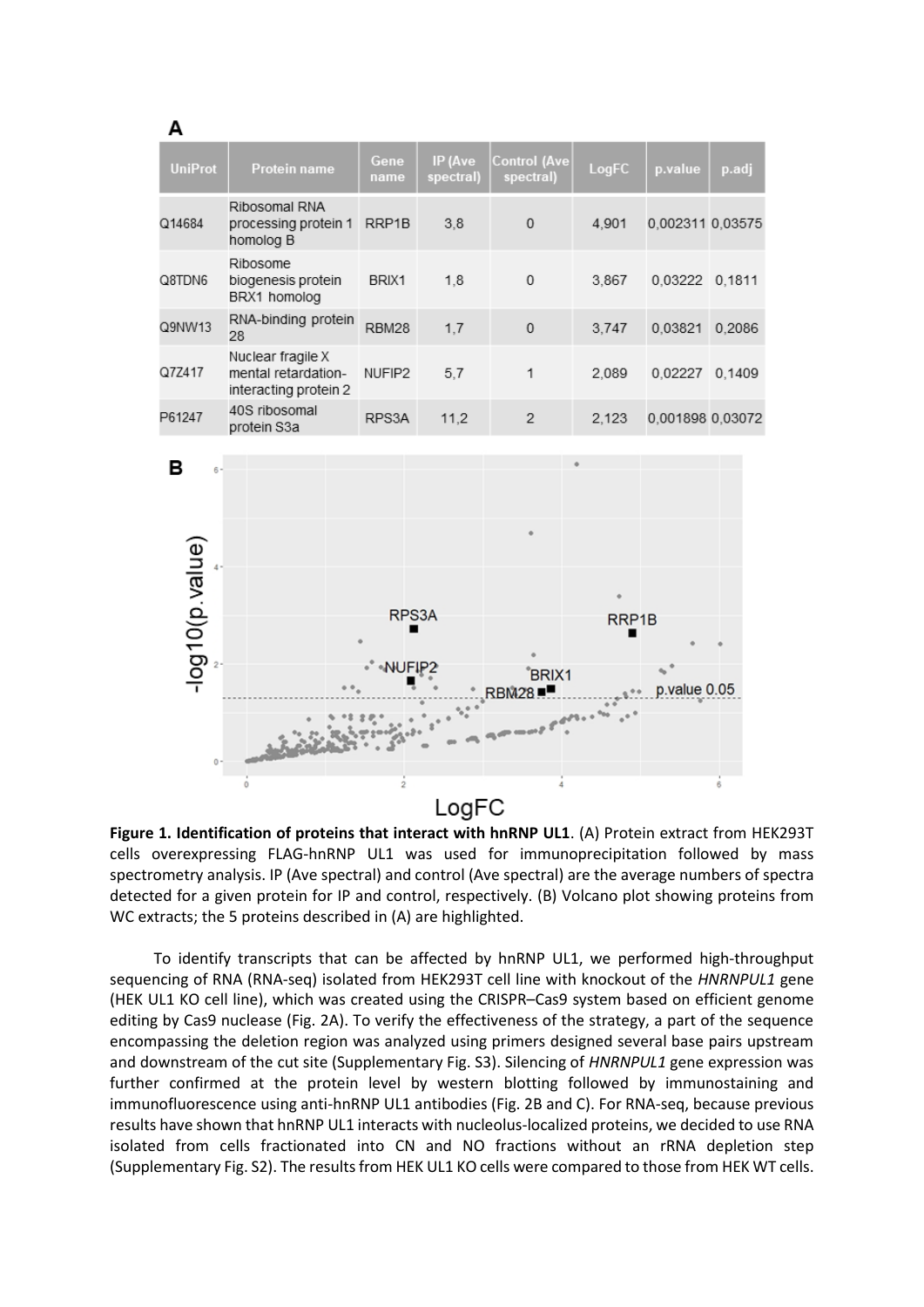As shown in Table 1 and Supplementary Table S1, in both the CN and NO fractions, we observed significantly lower 5S, 5.8S, 18S, 28S and 45S rRNA levels in HEK UL1 KO cells than in HEK WT cells. In summary, both the RNA-seq and IP results suggest that hnRNP UL1 might be involved in rDNA gene transcription and/or ribosome biogenesis.



**Figure 2. Generation of cells with hnRNP UL1 knockout.** (A) The CRISPR–Cas9 system was used to prepare HEK UL1 KO cells. Two targets located on exons 2 and 3 were selected (gray boxes). The 20 bp target sequences (black line) are preceded at the 3' end by 5'-NGG protospacer-adjacent motifs (PAMs) (gray line), where N stands for any nucleotide. The two designed oligonucleotide guides (forward and reverse) contain overhangs (highlighted in gray) needed for ligation into pSpCas9-2A-EGFP or pSpCas9-2A-Puro plasmids using *BbsI* restriction sites. (B) Western blot analysis followed by immunostaining and (C) immunofluorescence using an anti-hnRNP UL1 antibody was performed to confirm the silencing of hnRNP UL1 protein in HEK UL1 KO cells in comparison to HEK WT cells (control). Actin and FUS were used as controls. DAPI was used for nuclear staining.

| fractions in HEK UL1 KO cells relative to HEK WT cells. |                  |             |             |         |       |                 |  |  |  |  |
|---------------------------------------------------------|------------------|-------------|-------------|---------|-------|-----------------|--|--|--|--|
|                                                         | GeneID           | baseMean    | <b>Fold</b> | p.value | p.adj | <b>Fraction</b> |  |  |  |  |
|                                                         |                  |             | Change      |         |       |                 |  |  |  |  |
|                                                         | <b>RNA5-8SP8</b> | 92224,52912 | 0,300       | 0,000   | 0,000 | <b>CN</b>       |  |  |  |  |
|                                                         | RNA5SP74         | 111,7623806 | 0,378       | 0,005   | 0,020 | <b>CN</b>       |  |  |  |  |
|                                                         | <b>RNA5-8SN3</b> | 52744,81405 | 0,526       | 0,030   | 0,202 | NO.             |  |  |  |  |
|                                                         | <b>RNA5SP506</b> | 310,3483873 | 0,546       | 0,020   | 0,165 | <b>NO</b>       |  |  |  |  |
|                                                         | RNA18SN3 1       | 1329605,513 | 0,597       | 0,033   | 0,210 | <b>NO</b>       |  |  |  |  |
|                                                         | RNA45SN3 1       | 2388683,306 | 0,615       | 0,036   | 0,219 | <b>NO</b>       |  |  |  |  |
|                                                         | <b>RNA28SN1</b>  | 1019822,894 | 0,624       | 0,035   | 0,217 | <b>NO</b>       |  |  |  |  |
|                                                         | RNA18SN3         | 2506339,157 | 0,738       | 0,005   | 0,020 | <b>CN</b>       |  |  |  |  |
|                                                         | RNA45SN3 1       | 4109132,44  | 0,793       | 0,021   | 0,068 | <b>CN</b>       |  |  |  |  |

**Table 1. The expression of rDNA genes is affected in hnRNP UL1 knockout cells.** Selected transcripts represent 5S, 5.8S, 18S, 28S and 45S rRNAs that were significantly (p value<0.05) changed in the CN and NO fraction

**hnRNP UL1 is localized in human nucleoli and participates in rDNA gene transcription**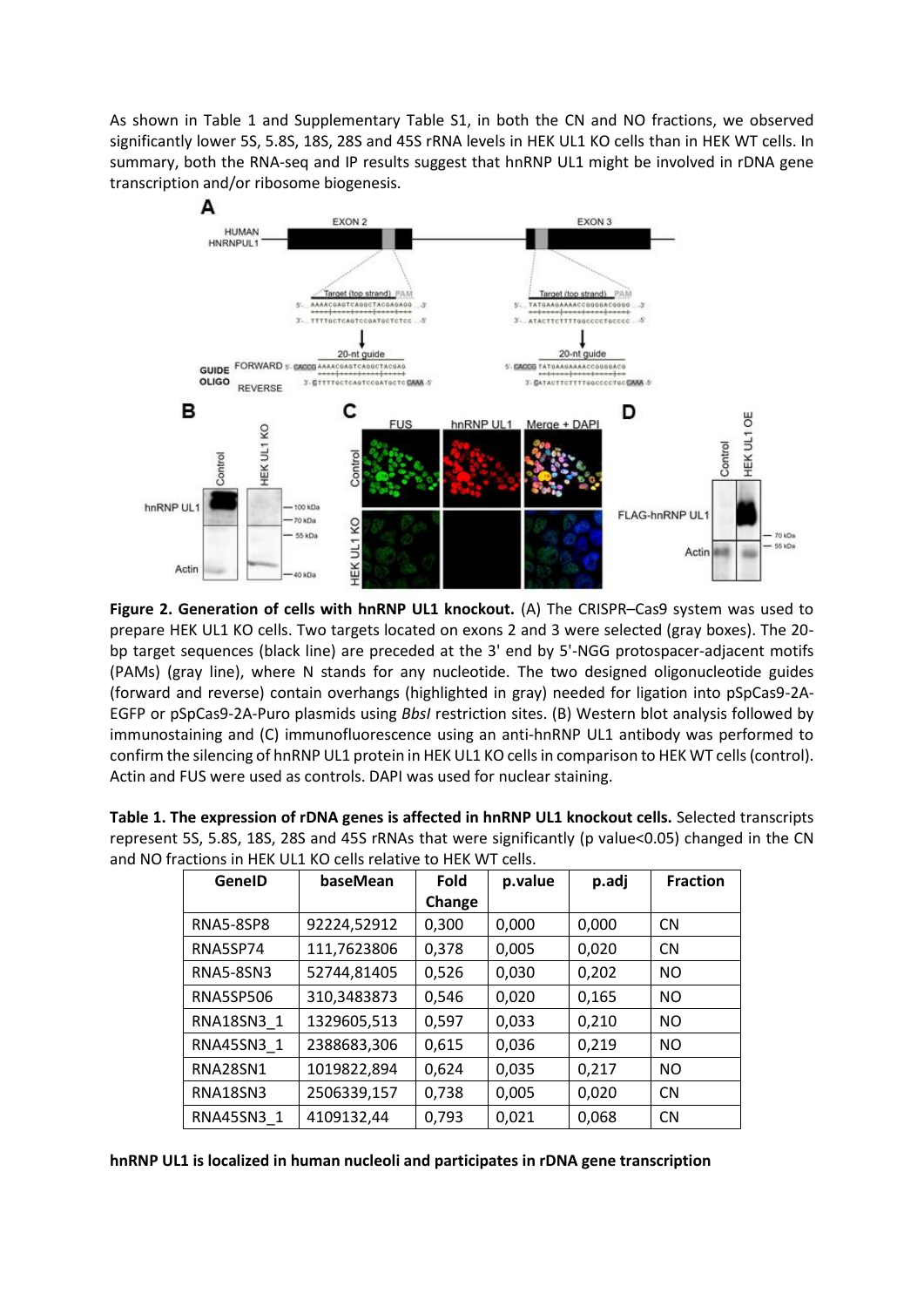As rDNA gene transcription and ribosome biogenesis take place in the nucleolus, we tested whether hnRNP UL1 can localize in this nuclear region. As shown in Fig. 3, immunofluorescence experiments confirmed that hnRNP UL1 colocalizes with nucleolin in the nucleoli of human cells.



**Figure 3. Localization of hnRNP UL1 in the nucleoli of human cells**. Immunostaining was performed in HeLa WT cells using antibodies against nucleolin and hnRNP UL1. Sites of colocalization are indicated by white arrows. DAPI was used for nuclear staining.

Given this observation and previous results from RNA-seq, we concluded that hnRNP UL1 might be involved in pre-rRNA synthesis and/or maturation in the nucleolus. Therefore, in the next step, we tested the transcription efficiency of rDNA genes and the levels of mature rRNAs (5S, 5.8S, 18S, and 28S) and their precursors (45S and 47S) by ChIP, Northern blotting, and RT–qPCR. The ChIP assay was performed on WC fractions isolated from HEK WT and HEK UL1 KO cells using anti-RNA Pol I antibody followed by qPCR with primers designed to amplify different regions of the rDNA gene locus (Fig. 4A). As shown in Fig. 4B, knockout of hnRNP UL1 diminished the binding of RNA Pol I at both the rDNA promoter region and the 5.8S, 18S, and 47S rDNA regions. These results indicate that hnRNP UL1 may play a role in rDNA transcription and mediate RNA Pol I binding to rDNA gene loci in human nucleoli, leading to transcriptional repression in cells with hnRNP UL1 knockout. Next, a pre-rRNA processing analysis was performed via Northern blotting with probes detecting major known pre-rRNA processing intermediates. Consistent with the ChIP–qPCR results, we observed reduced accumulation of 47S primary transcripts and consequent decreases in the levels of downstream processing intermediates (30S, 26S, 21S, 18S-E rRNAs) in HEK UL1 KO cells (Fig. 4C). For RT–qPCR analysis, cDNA was prepared from RNA isolated from WCs as well as from NO and CN fractions of HEK WT and HEK UL1 KO cells (Supplementary Fig. S4A-C). As shown in Supplementary Fig. S4C, the changes were mostly apparent in the nucleolar fraction, with the levels of 47S and 28S rRNAs significantly decreased in HEK UL1 KO cells. A decreased level of 5.8S rRNA was observed in the whole-cell fraction (Supplementary Fig. S4A), whereas the level of 18S rRNA was not reproducible.

Furthermore, we also checked the expression of exemplary ribosomal protein genes encoding fibrillarin, RPS6 and RPS15 in HEK WT and HEK UL1 KO cells. As shown in Fig. 4D, the levels of all three mRNAs were downregulated. However, we did not observe any changes in their expression at the protein level (Supplementary Fig. S5). Next, we performed polysome profiling in HEK WT and HEK UL1 KO cells; however, we did not observe any changes in either ribosome or polysome profiles after hnRNP UL1 depletion (Supplementary Fig. S6). All these results indicate that hnRNP UL1 is involved in rDNA gene transcription but not in the subsequent step of ribosome biogenesis.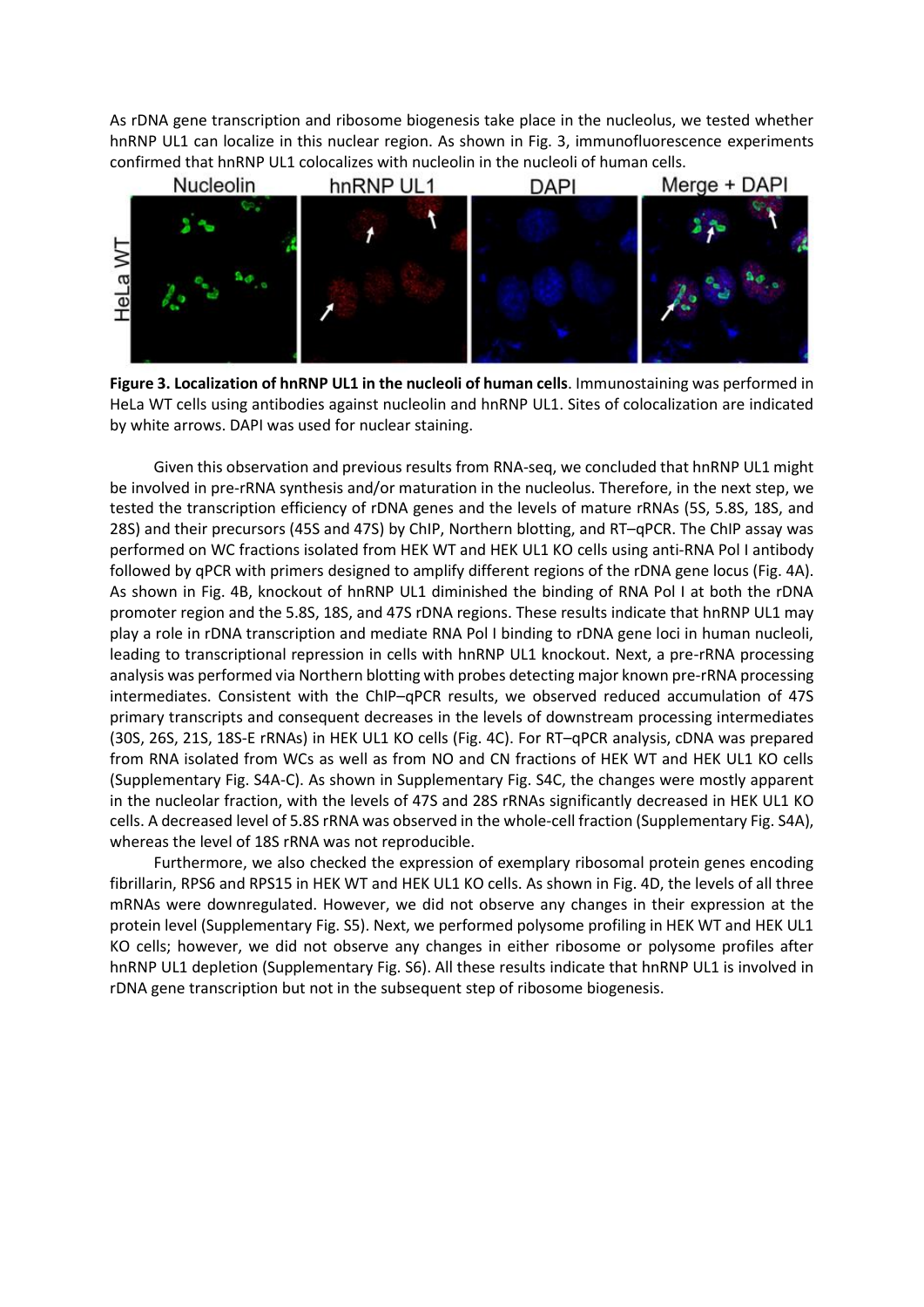

**Figure 4. Regulation of the expression of rDNA genes and ribosomal protein genes by hnRNP UL1**. (A) Scheme showing the 47S pre-rRNA with the positions of the primers and probes used in qPCR and northern blotting, respectively. The sites of PCR primer pairs are indicated in blue: A - on promoter rDNA, B - on 47S rDNA, C- on 45S rDNA, D - on 18S rDNA, E - on 5.8S rDNA, F - on 28S rDNA, and G - on IGS rDNA. Yellow indicates probes for northern blotting: 5'ETS, ITS1 and ITS2. (B) RNA Pol I binding at different regions of the rDNA loci (promoter, IGS, 5.8S, 18S, 28S, 45S, and 47S) was quantified by ChIP combined with qPCR in HEK UL1 KO cells compared to HEK WT cells. 5S rRNA was used as a negative control. (C) Total RNA extracted from HEK WT and HEK UL1 KO cells was separated on a denaturing gel and analyzed by northern blotting. The blots were probed with the oligonucleotides 5'ETS, ITS1 and ITS2. The detected pre-rRNA species are highlighted. (D) The mRNA levels of two ribosomal proteins (RPS6 and RPS15) and the nucleolar marker fibrillarin (FIB) were analyzed by RT–qPCR in HEK UL1 KO cells compared to HEK WT cells. The error bars represent the SDs of three biological replicates. P values were calculated using Student's t test, and the statistical significance is represented as follows: \*P ≤ 0.05; \*\*P ≤ 0.01; \*\*\*P ≤ 0.001.

#### **hnRNP UL1 plays a role in rDNA damage repair in nucleoli of human cells**

As reported previously, hnRNP UL1 participates in DNA damage repair in the nuclei of human cells, by interacting, among others, with p53, the MRN complex (*via* NBS1), PARP1 and DDSR1 [2,22,26,34,49,55 Zhang et al., 2019]. Our observation that hnRNP UL1 is localized in the nucleolus prompted us to hypothesize that the protein also engages in rDNA damage repair in human nucleoli. To test this hypothesis, we first assessed the levels of the DNA damage marker γH2A.X in HEK UL1 KO cells. However, we did not observe any significant changes, indicating that cells with hnRNP UL1 depletion do not generate more DNA damage than those with intact hnRNP UL1 (Supplementary Fig. S7). Next,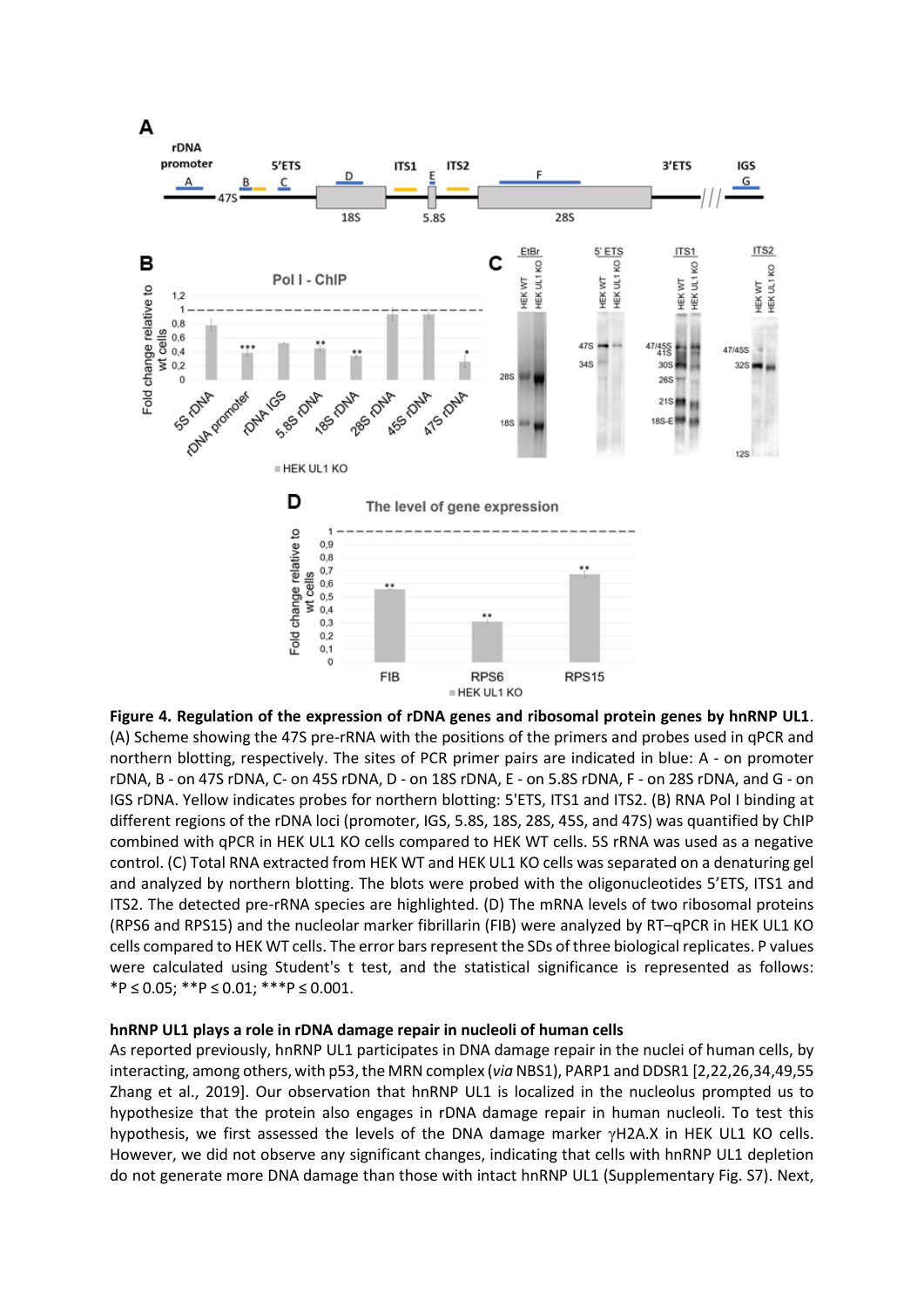we analyzed the colocalization of both proteins in mammalian cell nucleoli under control conditions (DMSO) and after treatment with the genotoxic reagents ETO (10  $\mu$ M) and CPT (5  $\mu$ M) for 2.5 h. Additionally, hnRNP UL1 and γH2A.X colocalization was tested under the same conditions in HeLa cells with depletion of FUS (HeLa FUS KO cells); FUS has been recently reported to be relocated to nucleoli in response to DNA damage [42]. FUS and hnRNP UL1 are known to interact with each other [50] and to colocalize in the cell nucleoli (Fig. 5A). As shown in Fig. 5B, after ETO- and CPT-induced DNA damage, hnRNP UL1 and γH2A.X colocalized mainly in the nucleus; however, after treatment with CPT, both factors strongly aggregated in the nucleolus (as indicated by the white arrows), especially in the periphery (as indicated by the yellow arrow). Such localization of these proteins after DNA damage may indicate their participation in DSB repair and recruitment to the nucleolar caps. Interestingly, no obvious differences were observed in HeLa FUS KO cells compared to HeLa WT cells (Fig. 5C), indicating that FUS depletion does not affect the localization of hnRNP UL1 in the nucleolus.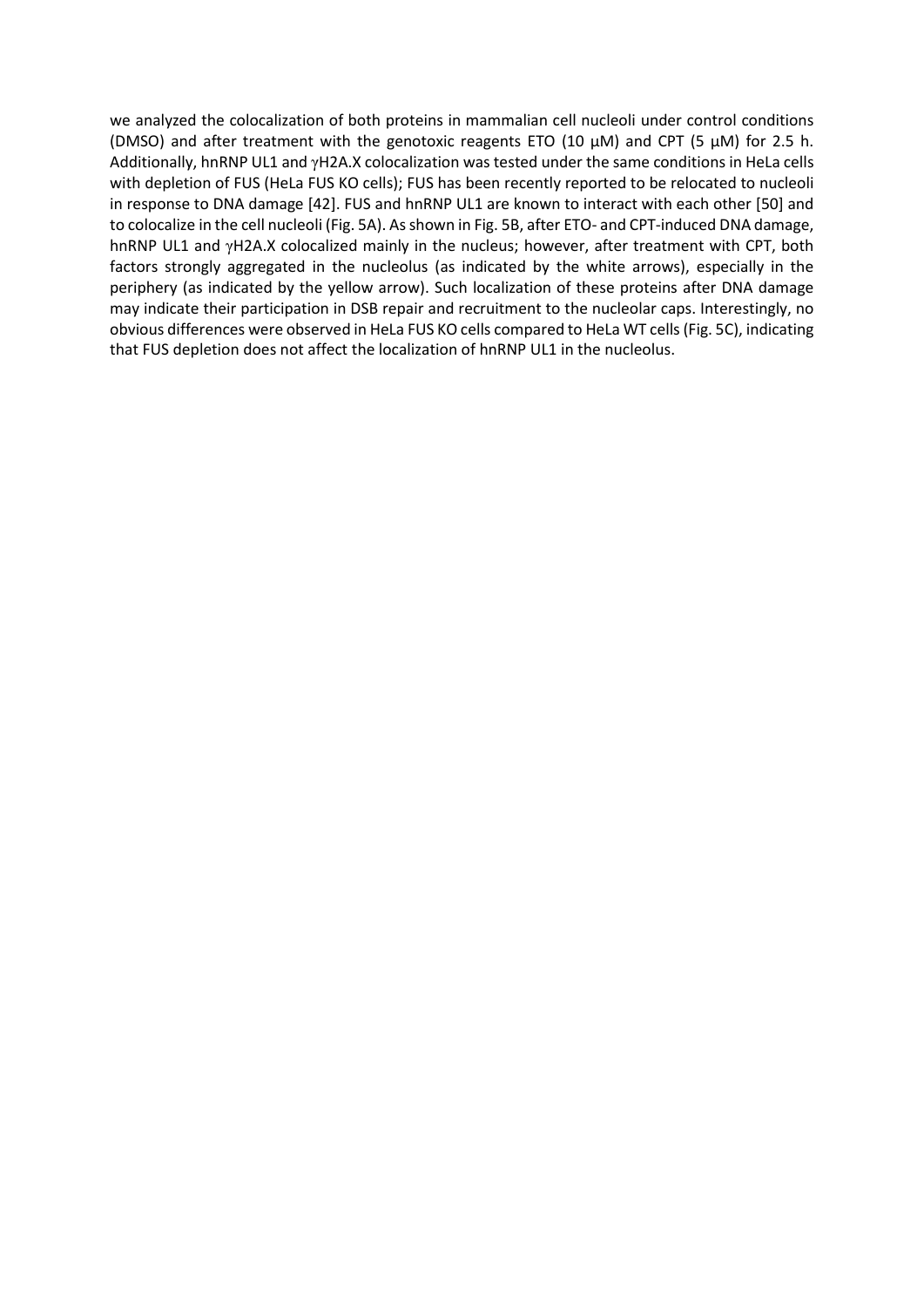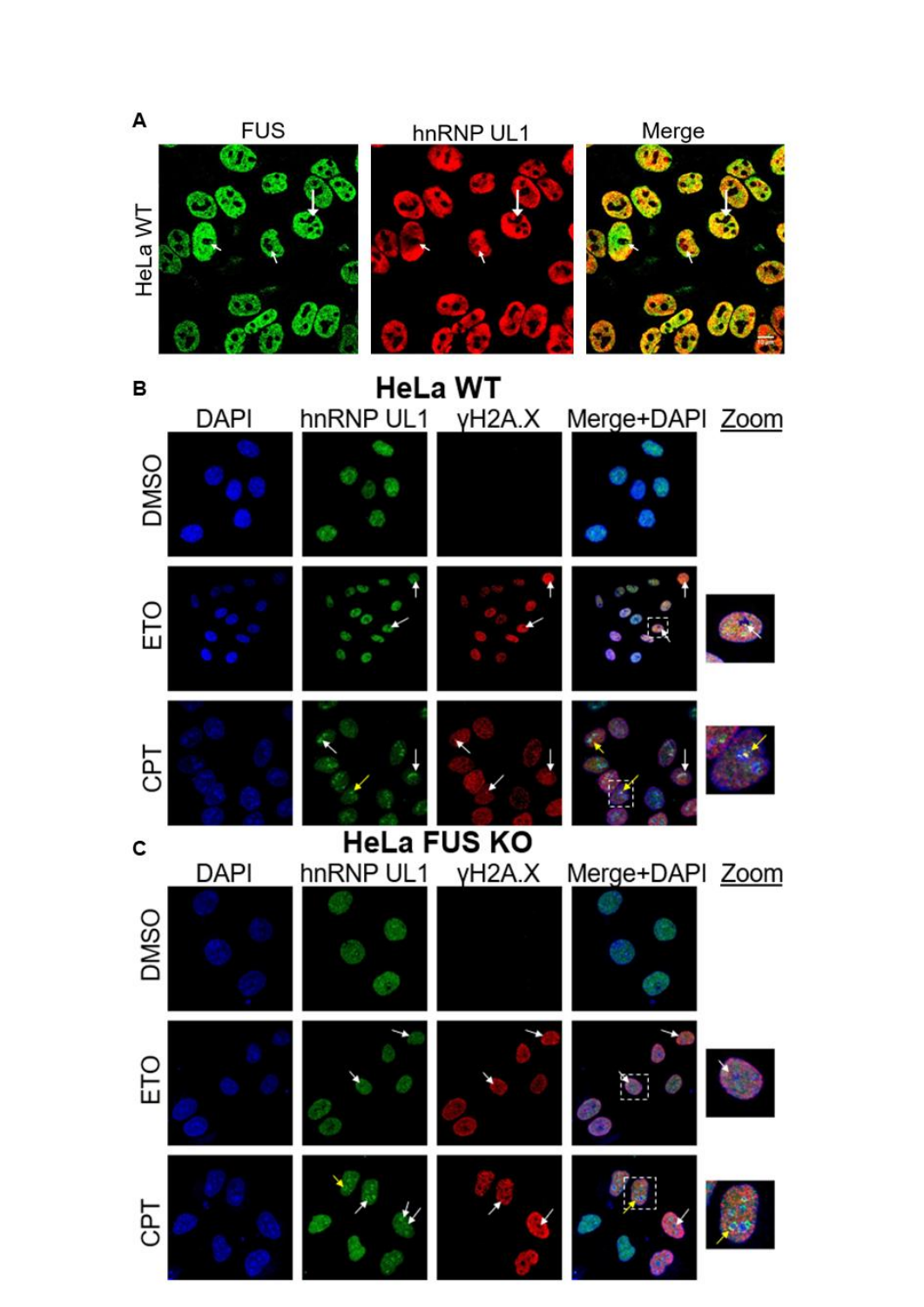**Figure 5. Colocalization of hnRNP UL1 and γH2A.X after DNA damage induction**. (A) Colocalization of hnRNP UL1 and FUS in human nucleoli was tested by immunofluorescence using anti-FUS and antihnRNP UL1 antibodies. Exemplary sites of colocalization are indicated by white arrows. (B, C) Immunostaining using anti-γH2A.X and anti-hnRNP UL1 antibodies in HeLa WT (B) and HeLa FUS KO (C) cells treated with ETO and CPT. Cells treated with DMSO were used as controls. Exemplary sites of colocalization are indicated by white arrows, and aggregates in the periphery are indicated by yellow arrows. DAPI was used for nuclear staining. Scale bars: 20 μm.

Next, we tested whether depletion of UL1 results in DNA damage sensitization. For this purpose, the sensitivity of HEK UL1 KO cells to the DNA damage induced by the genotoxic reagents ETO and CPT was compared to the sensitivity of HEK WT cells. As shown in Fig. 6A, cells with hnRNP UL1 depletion were more sensitive to both reagents than WT cells, reaching the minimal survival point and exhibiting the greatest difference after 24-30 h. After that time, the sensitivity of both kinds of cells became comparable again. This result suggests that cells with knockout of hnRNP UL1 exhibit increased sensitivity to DNA damage and a potentially slowed repair process, confirming a role for hnRNP UL1 in DNA damage repair and genome integrity.

In another approach, we performed a comet assay to measure ETO- and CPT-induced DNA damage in HEK UL1 KO cells and HEK WT cells compared to cells treated with DMSO. Two parameters were used for calculations: the tail DNA% and tail moment, which are suitable indicators of induced DNA damage considering both the migration of genetic material and the relative amount of DNA in the tail. As shown in Fig. 6B, among cells treated with both ETO and CPT, the comet tails were longer in HEK UL1 KO cells than in HEK WT cells, which was also confirmed by calculations. This observation confirms that cells with hnRNP UL1 knockdown exhibit increased susceptibility to DNA damage.

Furthermore, to test whether hnRNP UL1 can directly participate in DNA repair in the nucleoli, we performed an IP experiment using an anti-hnRNP UL1 antibody and the NO and CN fractions of HEK WT cells followed by western blot analysis and immunodetection with anti-hnRNP UL1, anti-pChk1, and anti-pRPA32 antibodies. RPA32 is part of the RPA complex, which recognizes single-stranded DNA breaks and is one of the major complexes involved in the DNA repair pathway in both the nucleus and the nucleolus. Chk1 kinase plays an important role in DNA damage checkpoint control. As shown in Fig. 6C, both proteins interacted with hnRNP UL1 in both the NO and CN fractions of HEK WT cells. To estimate the exact pathways of DDR in which hnRNP UL1 is involved, we performed IP using antihnRNP UL1 and anti-FLAG antibodies in HEK WT and HEK UL1 OE cells, respectively. For this purpose, we created a HEK293 cell line with stable expression of FLAG-hnRNP UL1 using a ready-to-use MultiMam™ Stable system (Supplementary Fig. S1). We tested the interaction of hnRNP UL1 with 53BP1, RAD50, RPA32 and XRCC1. 53BP1 is involved in the signaling and repair of DNA DSBs in human cells; RAD50 belongs to the MRN complex; and XRCC1 participates in the repair of DNA single-strand breaks by mediating the formation of protein complexes that repair DNA damage. As shown in Fig. 6D, in this experiment, only a weak interaction of hnRNP UL1 with XRCC1 in the NO fraction was observed. However, immunofluorescence using anti-hnRNP UL1 and anti-XRCC1 antibodies performed in HEK WT cells after DNA damage induction showed no clear colocalization of this protein with hnRNP UL1 in the cell nucleoli (Supplementary Fig. S8A). Moreover, little colocalization of hnRNP UL1 and 53BP1 or RAD50 and RPA32 in the nucleolus was observed in this experiment (Supplementary Fig. S8B-D).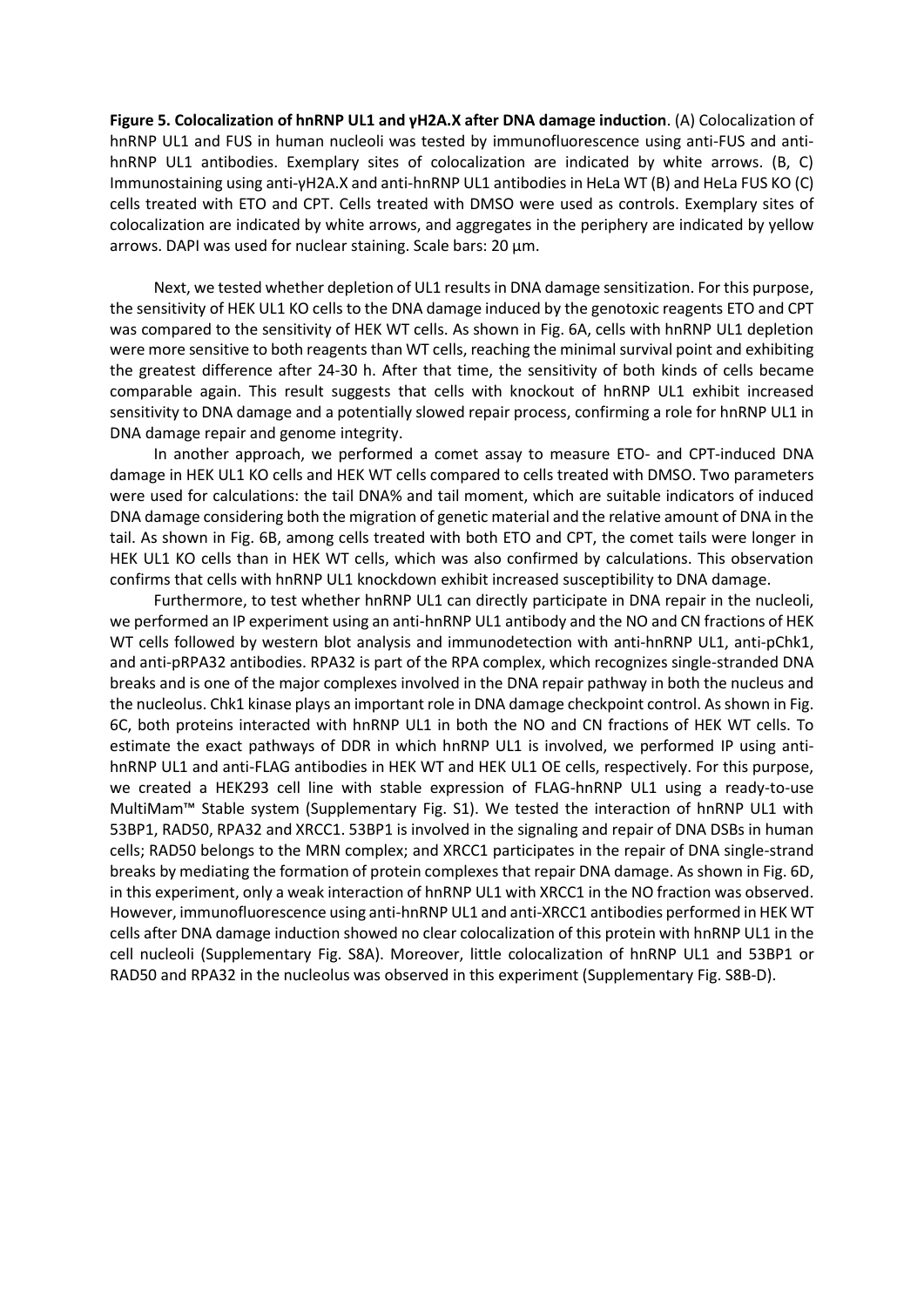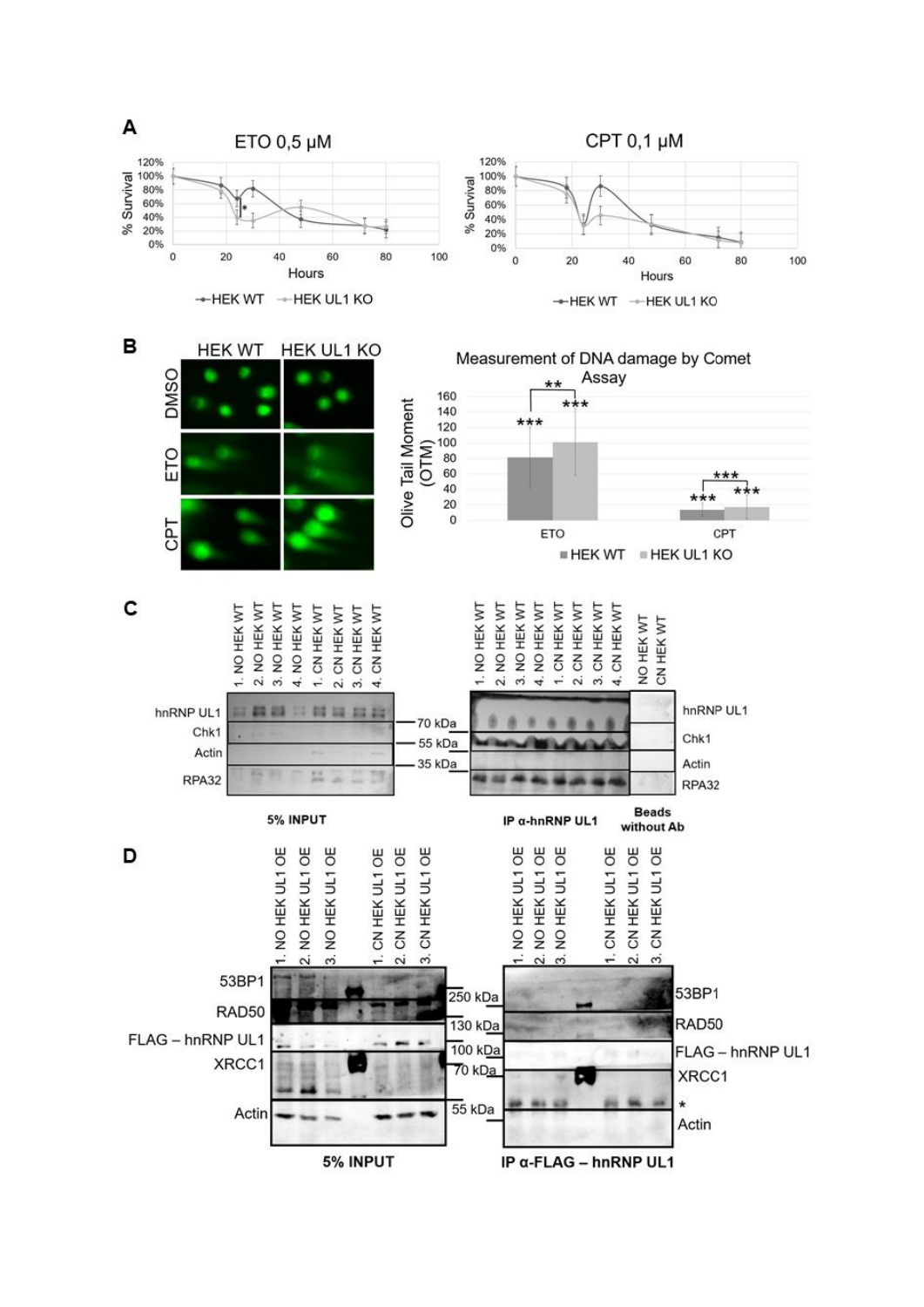**Figure 6. Involvement of hnRNP UL1 in the DDR in human nucleoli.** (A) The DNA damage sensitivity of HEK UL1 KO cells compared to HEK WT cells was tested after 2.5 h of treatment with the genotoxic reagents ETO and CPT. After this time, the cells were harvested at the following time points: 18 h, 24 h, 30 h, 48 h, 72 h and 80 h. Cell viability was assessed by Trypan blue staining, and the percentage of survival was calculated. The results were normalized to those for the control cells treated with DMSO. (B) DNA damage was assessed by Comet Assay in HEK UL1 KO cells compared to HEK WT cells after DNA damage was induced with ETO and CPT. Cells treated with DMSO were used as negative controls. For the assay, 50 cells per sample were analyzed. The error bars represent the SDs of three biological replicates. The p values were calculated using Student's t test, and the statistical significance is represented as follows: \*P ≤ 0.05; \*\*P ≤ 0.01; \*\*\*P ≤ 0.001. (C) IP was performed using an anti-hnRNP UL1 antibody and protein extracts from the NO and CN fractions of HEK WT cells. After elution, the immunoprecipitated proteins were identified by western blotting followed by immunostaining. Four independent biological replicates from each fraction were used for the experiment. For the input, 5% of the total volume applied to the beads was used; for the negative controls, beads without antibody were used; for immunostaining, anti-hnRNP UL1, anti-pChk1, and anti-pRPA32 antibodies were used; and actin was used as a loading control. (D) IP was performed using magnetic beads conjugated with an anti-FLAG antibody and protein extracts from the NO and CN fractions of HEK UL1 OE cells. Three independent biological replicates from each fraction were used for the experiment. For the input, 5% of the total volume applied to the beads was used. For immunostaining, anti-53BP1, anti-RAD50, anti-FLAG, and anti-XRCC1 were used, and an anti-actin antibody was used as a control. \* - nonspecific signal.

## **DISCUSSION**

We report, for the first time, that hnRNP UL1 is localized in the nucleoli of human cells (Fig. 3). Knockout of the *hnRNPUL1* gene results in altered expression of rDNA genes, with 28S and 47S rRNA levels significantly decreased in the NO fraction, suggesting the role of hnRNP UL1 in rRNA synthesis and/or maturation in the nucleolus (Fig. 4A, Supplementary Fig. S4C). Furthermore, we found that hnRNP UL1 influences RNA Pol I recruitment to the rDNA promoters and 5.8S, 18S, and 47S rDNA regions, thereby indicating its function in RNA Pol I binding to rDNA genes and transcription in the nucleolus (Fig. 4B). In addition, we observed that hnRNP UL1 interacts with ribosomal proteins (Fig. 1) and may affect expression of ribosomal protein genes (Fig. 4D), although in other experiments, we found that hnRNP UL1 depletion did change neither nucleolar/ribosomal protein levels (Supplementary Fig. S5) nor polysome abundance (Fig. S6). Therefore, we suggest that hnRNP UL1 may be involved in the transport of ribosomal proteins or their posttranslational modifications rather than in ribosome biogenesis. However, to confirm this hypothesis, more studies need to be performed. Notably, the lack of mRNA– protein expression correspondence is not surprising given the essential roles of ribosomal proteins in cell growth. It has been previously reported that transcriptional regulation does not play a considerable role in ribosomal protein production, which appears to be mainly regulated at translational and posttranslational levels to adjust the biosynthesis of the ribosomes to the specific requirements of the cells [5]. Therefore, diminished transcript levels can be equilibrated with increased translation or protein stability.

In agreement with previous research reporting the role of hnRNP UL1 in DNA damage repair in the nucleus, we found that hnRNP UL1 may also be involved in n-DDR. We observed that cells with hnRNP UL1 knockout exhibited increased sensitivity to DNA damage, resulting in an increased number of dead cells. Similar results have been obtained for cells with silencing of Treacle and MRE11, which are key proteins involved in n-DDR and the HR repair pathway [30,31,44]. Moreover, we confirmed that hnRNP UL1 can interact in the nucleolus with proteins involved in different pathways of DNA break repair (Fig. 6C-D).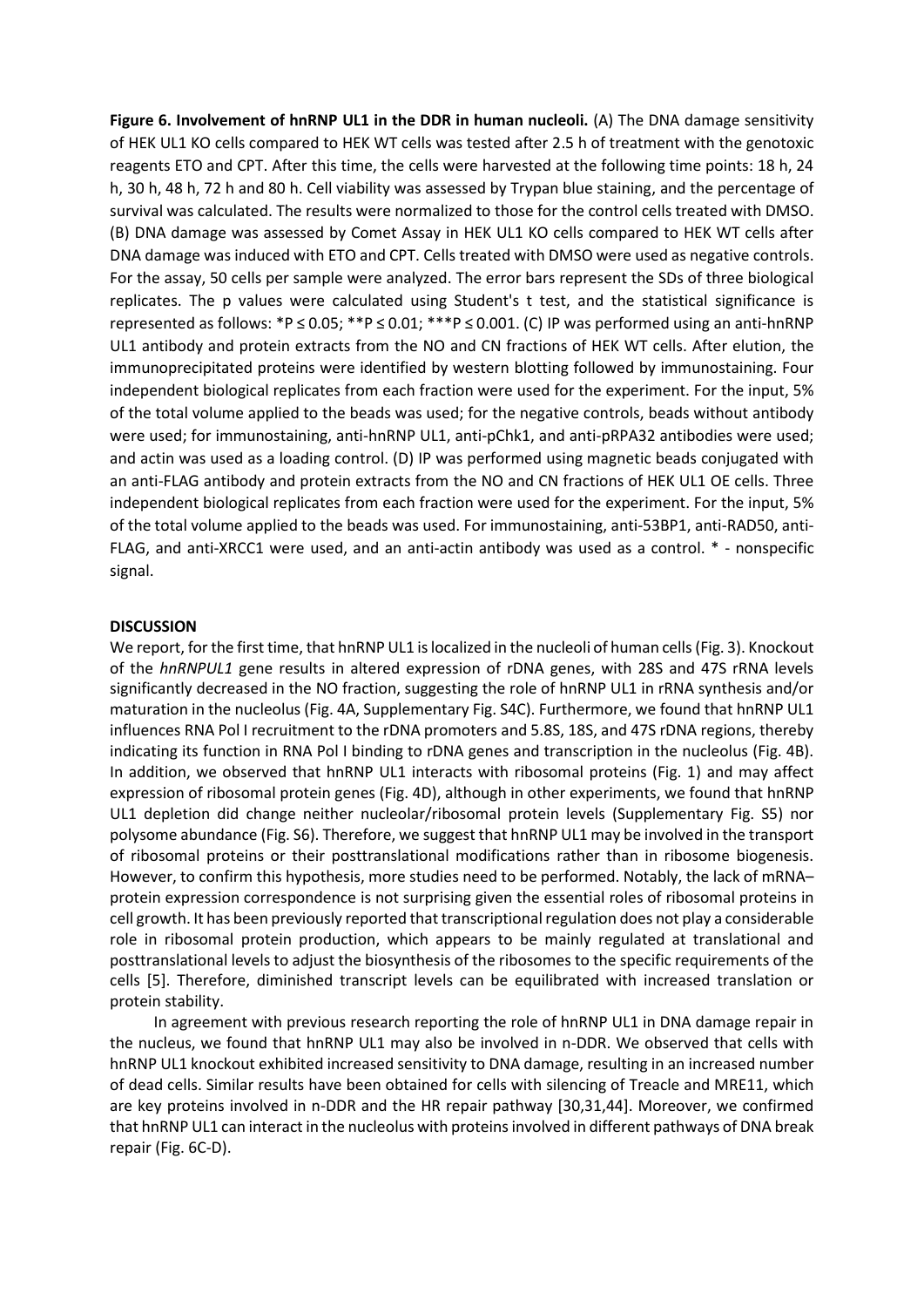In this study, we examined the interaction in the nucleolus of hnRNP UL1 with selected proteins that are known to be localized in DNA damage sites and involved in DNA repair mechanisms. The first was γH2A.X. This phosphorylated histone protein is essential for cell cycle arrest and DNA damage repair after DSBs [20]. In transcribed rDNA, histone H2A.X has reduced nucleosome occupancy, so upon ATM activation, limited phosphorylation of H2A.X is detected [23,31]. The second was 53BP1, which plays a key role in the repair of DSBs by promoting NHEJ and specifically counteracting the function of the BRCA1 HR repair protein [6]. The third, RAD50, is a member of the MRN complex, which is a major complex involved in the HR repair pathway of DSBs in both the nucleus and nucleolus [12]. Fourth, RPA32, also known as RPA2, is a member of the RPA complex that recognizes single-stranded DNA (ssDNA) and is one of the major complexes involved in the DNA repair pathway in both the nucleus and nucleolus. The RPA complex, by recruiting ATRIP, activates ATR kinase, a master regulator of the DDR that is required for the recruitment of the DSB repair factors RAD51 and RAD52. It also recruits proteins such as endonucleases XPA and XPG, which are involved in DNA repair by nucleotide excision [57]. Fifth was XRCC1, which participates in ssDNA damage repair by mediating the formation of DDR protein complexes. XRCC1 negatively regulates ADP-ribose levels by modulating ADPribosyltransferase PARP1 activity [25]. Sixth was Chk1, a serine/threonine-protein kinase that is required for cell cycle arrest and activation of DNA repair after DSBs. Chk1 is activated as part of the n-DDR [44]. According to our observations, hnRNP UL1 interacts in the nucleolar fraction with γH2A.X, RPA32, XRCC1, and Chk1 (Fig. 5B-C, Fig. 6C-D), suggesting that it may be localized in the sites of rDNA damage and participate in the repair pathways in the nucleolus. This is the first report that hnRNP UL1 might be involved in ssDNA break repair in the nucleolus *via* interaction with RPA32 and XRCC1.

Interestingly, after DNA damage induction with the reagent CPT, we observed in both HeLa WT and HeLa FUS KO cells a co-localization of hnRNP UL1 with γH2A.X in the nucleoli, particularly at the periphery of the nucleoli. This may suggest that hnRNP UL1 is recruited to nucleolar caps after DSBs and that it mediates the HR repair pathway. hnRNP UL1 can also cooperate with Chk1 in rDNA repair after DSBs. It has already been shown that hnRNP UL1 and hnRNP UL2 together stimulate DNA end resection and promote ATR-dependent signaling and DSB repair by HR, affecting cell viability. In the nucleus, hnRNP UL1 binds to NBS1, which is a part of the MRN complex, to play a role in the cellular response to DSBs in the nucleus. In this work, we tried to detect the interaction of hnRNP UL1 with another subunit of the MRN complex, RAD50, in human nucleoli. However, we did not observe specific interactions between hnRNP UL1 and RAD50 in either the NO or CN fractions. The hnRNP UL1 protein also functions downstream of MRN and CtIP to promote BLM helicase recruitment to DNA damage sites. Recruitment of hnRNP UL1 to DSBs is dependent on the MRN complex and PARP1 [2,3,22,26,49,55].

In light of recent findings, the FUS protein is required for the recruitment of DDR factors to DNA damage sites; moreover, FUS-dependent liquid–liquid phase separation (LLPS) is essential for DDR activation and proper formation of DSB repair complexes in the nucleus [35]. Furthermore, FUS has been shown to change localization after induction of DNA breaks by topoisomerase type I (TOP1), and it localizes in the nucleolus in response to RNA polymerase II inhibition [42]. In our experiments, silencing of FUS had no significant effect on hnRNP UL1 localization in the nucleolus (Fig. 5C).

In summary, our research provides insights into the putative role of hnRNP UL1 in the nucleoli of human cells, suggesting two possibilities: hnRNP UL1 functions as an activator of rDNA gene transcription and ii) hnRNP UL1 is one of the factors involved in n-DDR for both single-strand DNA breaks and DSBs, including the HR DSB repair pathway. Such an observation broadens our knowledge about the response to rDNA damage in the nucleolus, where the availability of DNA repair factors is limited. However, the details of the existing mechanisms remain to be elucidated.

#### **ABBREVIATIONS**

hnRNP UL1: heterogeneous nuclear ribonucleoprotein U-like protein 1; rRNA: ribosomal RNA; rDNA: ribosomal DNA; NORs: nucleolar organizer regions; IGS: long intergenic spacer; RNA Pol I: RNA polymerase I; FC: fibrillar center; UBF: upstream binding factor; DFC: dense fibrillar component; GC: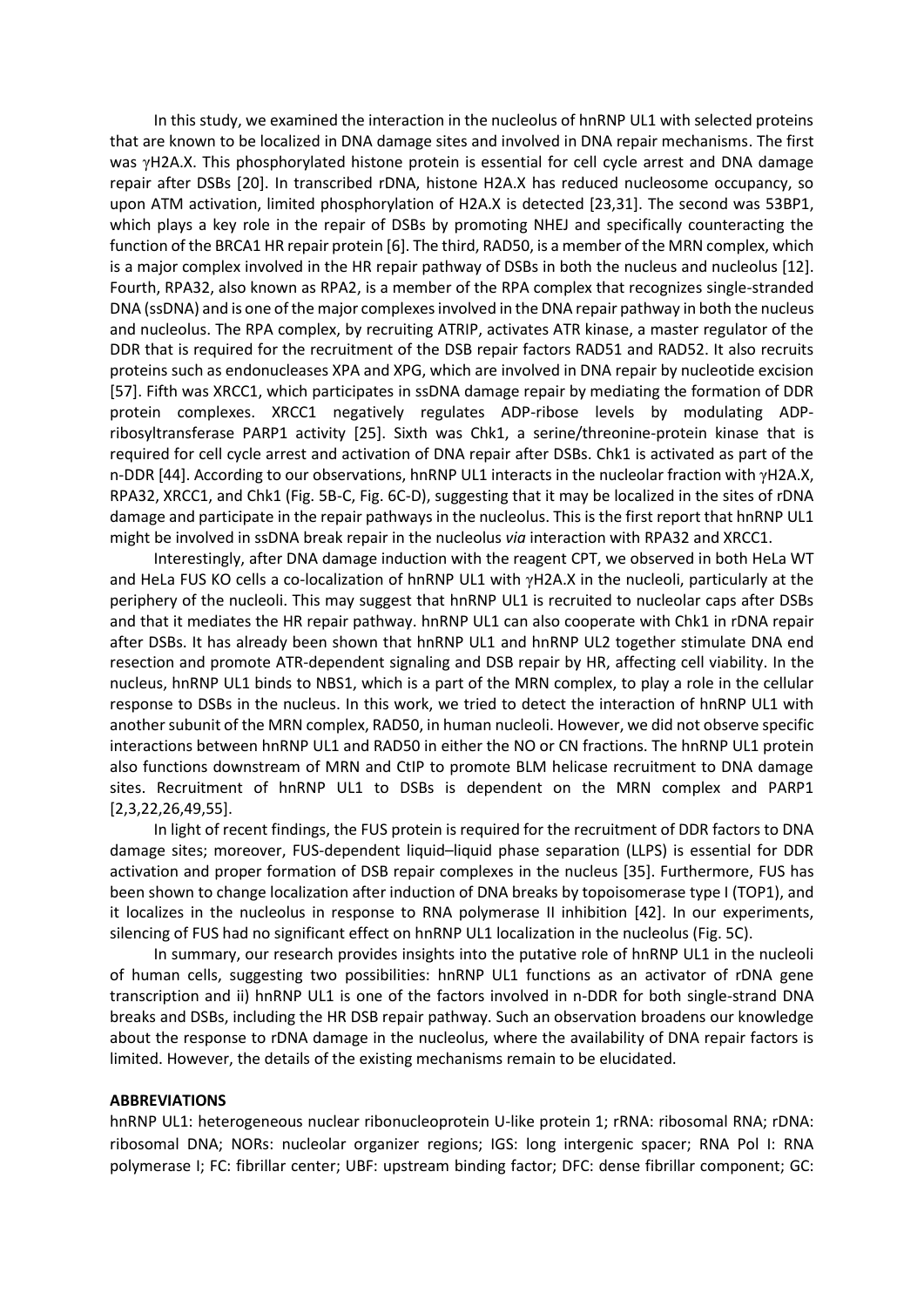granular component; PH: perinuclear heterochromatin; snoRNAs: small nucleolar RNAs; snoRNP: small nucleolar ribonucleoprotein; SRP: signal recognition particle; NSP: nucleolar surveillance pathway; DSBs: DNA double-strand breaks; n-DDR: nucleolar DNA damage response; IR: ionizing radiation; NHEJ: nonhomologous end joining; HR: homologous recombination; E1B-AP5: adenovirus early region 1Bassociated protein 5; NBS1: Nibrin; CtIP: C-terminal binding protein; PRMT1: arginine Nmethyltransferase 1; PARP1: poly [ADP-ribose] polymerase 1; ATR: ataxia telangiectasia and Rad3 related protein; lncRNA: long noncoding RNA; DDSR1: DNA damage-sensitive RNA1; BRCA1: breast cancer type 1 susceptibility protein; γH2A.X: phosphorylated histone H2AX; RPA32: replication protein A 32 kDa subunit; XRCC1: X-ray repair cross-complementing protein 1; Chk1: cell cycle checkpoint kinase; DMEM: Dulbecco's modified Eagle medium; ETO: etoposide; CPT: camptothecin; HEK UL1 KO: HEK293T cell line with knockout of the *HNRNPUL1* gene; HEK UL1 OE: HEK293 cells expressing FLAGhnRNP UL1; NO: nucleolar; CN: cytoplasmic-nuclear; WCs: whole cells; SDS-PAGE: SDS-polyacrylamide gel electrophoresis; PVDF: polyvinylidene difluoride; ECL: enhanced chemiluminescence; IP: immunoprecipitation; ChIP: chromatin IP; HEK WT: wild-type HEK293; PBS-T: PBS with 0.02% Tween 20; TCA: trichloroacetic acid; qPCR: quantitative PCR; DEGs: differentially expressed genes; Padj: Padjusted; GEO: Gene Expression Omnibus; PFA: paraformaldehyde; OTM: Olive Tail Moment; RRP1B: rRNA processing protein 1 homolog B; BXDC2/BRX1: ribosome biogenesis protein BRX1 homolog; RBM28: RNA-binding protein 28; NUFIP2: nuclear fragile X mental retardation-interacting protein 2; RPS3A: 40S ribosomal protein S3a; RNA-seq: high-throughput sequencing of RNA; HeLa FUS KO: HeLa cells with depletion of FUS.

# **ACKNOWLEDGMENTS**

This work was supported by the National Science Centre (UMO-2015/19/B/NZ1/00233 and UMO-2018/30/E/NZ2/00295 to KD Raczyńska, UMO-2020/37/N/NZ1/01853 to M Cichocka).

We thank Professor Stéphane Richard (Terry Fox Molecular Oncology Group and Segal Cancer Center, Bloomfield Center for Research on Aging, Lady Davis Institute for Medical Research and Departments of Oncology and Medicine, McGill University, Montréal, Québec, Canada) for providing the pcDNA3.1 plasmid from FLAG-hnRNP UL1 for study; Dr. Mateusz Bajczyk (Department of Gene Expression, Adam Mickiewicz University, Poznan, Poland) for his assistance in the analysis and interpretation of the mass spectrometry results; and Dr. Agnieszka Walczak (Department of Gene Expression, Adam Mickiewicz University, Poznan, Poland) for helping to operate the confocal microscope.

# **AVAILABILITY OF DATA AND MATERIALS**

The mass spectrometry proteomics data have been deposited in the ProteomeXchange Consortium via the PRIDE partner repository [47] with the dataset identifiers PXD033233 and 10.6019/PXD033233. All the raw data have been deposited in the NCBI Gene Expression Omnibus (GEO) database, accession number: GSE202821. All the relevant scripts for the analysis will be made available upon request.

## **REFERENCES**

- 1. Andersen JS, Lam YW, Leung AK, Ong SE, Lyon CE, Lamond AI, et al. Nucleolar proteome dynamics. Nature. 2005; 433: 77-83.
- 2. Barral PM, Rusch A, Turnell AS, Gallimore PH, Byrd PJ, Dobner T, et al. The interaction of the hnRNP family member E1B-AP5 with p53. Febs Lett. 2005; 579: 2752-8.
- 3. Blackford AN, Jackson SP. ATM, ATR, and DNA-PK: The Trinity at the Heart of the DNA Damage Response. Mol Cell. 2017; 66: 801-17.
- 4. Blackwell DL, Fraser SD, Caluseriu O, Vivori C, Tyndall AV, Lamont RE, et al. Hnrnpul1 controls transcription, splicing, and modulates skeletal and limb development in vivo. G3-Genes Genom Genet. 2022.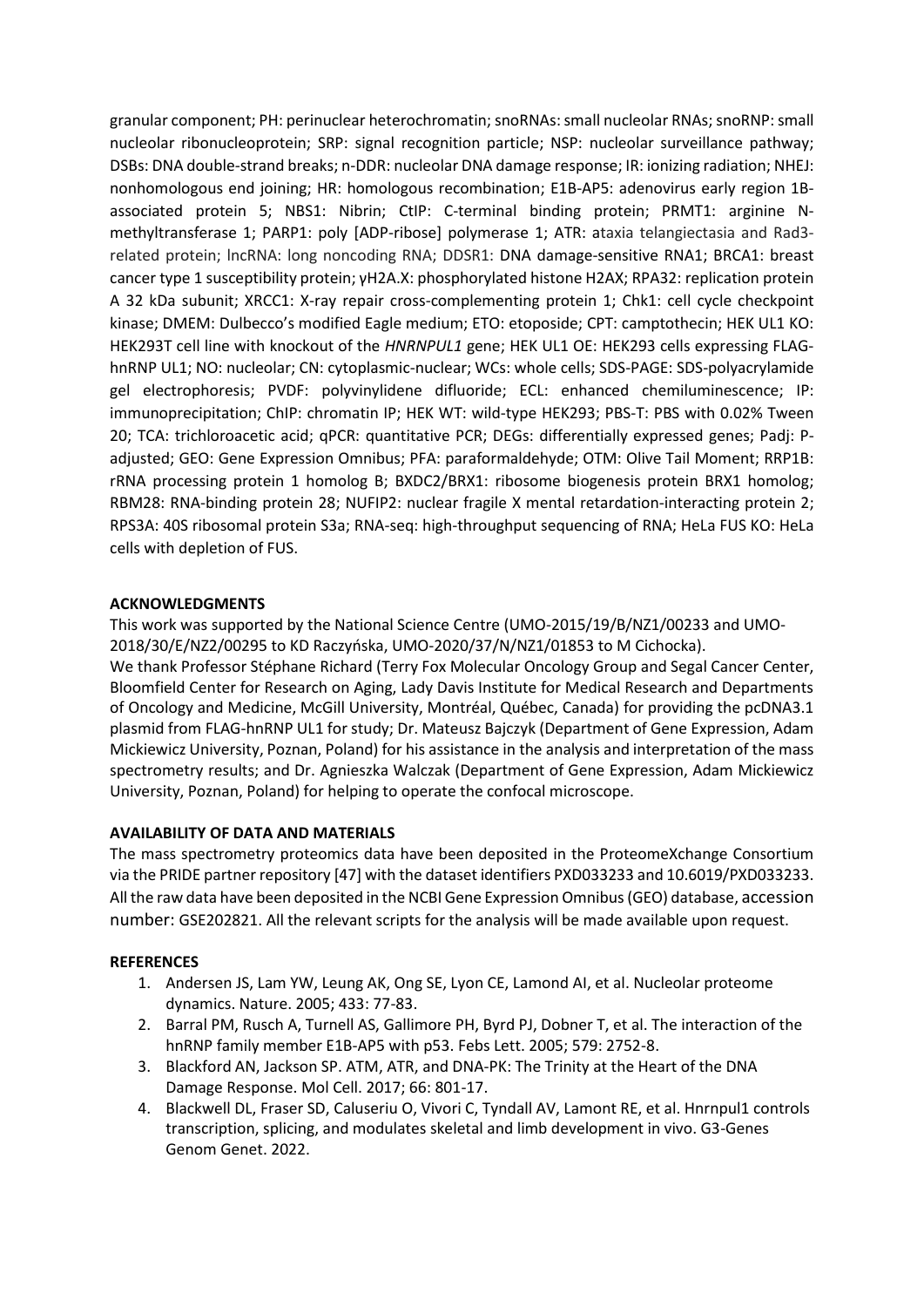- 5. Caldarola S, De Stefano MC, Amaldi F, Loreni F. Synthesis and function of ribosomal proteins- -fading models and new perspectives. The FEBS journal. 2009; 276: 3199-210.
- 6. Callen E, Di Virgilio M, Kruhlak MJ, Nieto-Soler M, Wong N, Chen HT, et al. 53BP1 mediates productive and mutagenic DNA repair through distinct phosphoprotein interactions. Cell. 2013; 153: 1266-80.
- 7. Cerqueira AV, Lemos B. Ribosomal DNA and the Nucleolus as Keystones of Nuclear Architecture, Organization, and Function. Trends in genetics : TIG. 2019; 35: 710-23.
- 8. Chen DY, Huang S. Nucleolar components involved in ribosome biogenesis cycle between the nucleolus and nucleoplasm in interphase cells. J Cell Biol. 2001; 153: 169-76.
- 9. Ciesiolka A, Stroynowska-Czerwinska A, Joachimiak P, Ciolak A, Kozlowska E, Michalak M, et al. Artificial miRNAs targeting CAG repeat expansion in ORFs cause rapid deadenylation and translation inhibition of mutant transcripts. Cell Mol Life Sci. 2021; 78: 1577-96.
- 10. Correll CC, Bartek J, Dundr M. The Nucleolus: A Multiphase Condensate Balancing Ribosome Synthesis and Translational Capacity in Health, Aging and Ribosomopathies. Cells. 2019; 8.
- 11. Coute Y, Burgess JA, Diaz JJ, Chichester C, Lisacek F, Greco A, et al. Deciphering the human nucleolar proteome. Mass spectrometry reviews. 2006; 25: 215-34.
- 12. de Jager M, van Noort J, van Gent DC, Dekker C, Kanaar R, Wyman C. Human Rad50/Mre11 is a flexible complex that can tether DNA ends. Mol Cell. 2001; 8: 1129-35.
- 13. Dobin A, Davis CA, Schlesinger F, Drenkow J, Zaleski C, Jha S, et al. STAR: ultrafast universal RNA-seq aligner. Bioinformatics. 2013; 29: 15-21.
- 14. Emmott E, Hiscox JA. Nucleolar targeting: the hub of the matter. EMBO reports. 2009; 10: 231-8.
- 15. Farley KI, Surovtseva Y, Merkel J, Baserga SJ. Determinants of mammalian nucleolar architecture. Chromosoma. 2015; 124: 323-31.
- 16. Farley-Barnes KI, Ogawa LM, Baserga SJ. Ribosomopathies: Old Concepts, New Controversies. Trends in genetics : TIG. 2019; 35: 754-67.
- 17. Floutsakou I, Agrawal S, Nguyen TT, Seoighe C, Ganley AR, McStay B. The shared genomic architecture of human nucleolar organizer regions. Genome research. 2013; 23: 2003-12.
- 18. Gabler S, Schutt H, Groitl P, Wolf H, Shenk T, Dobner T. E1B 55-kilodalton-associated protein: a cellular protein with RNA-binding activity implicated in nucleocytoplasmic transport of adenovirus and cellular mRNAs. Journal of virology. 1998; 72: 7960-71.
- 19. Gadgil A, Walczak A, Stepien A, Mechtersheimer J, Nishimura AL, Shaw CE, et al. ALS-linked FUS mutants affect the localization of U7 snRNP and replication-dependent histone gene expression in human cells. Scientific reports. 2021; 11: 11868.
- 20. Griesbach E, Schlackow M, Marzluff WF, Proudfoot NJ. Dual RNA 3'-end processing of H2A.X messenger RNA maintains DNA damage repair throughout the cell cycle. Nature communications. 2021; 12: 359.
- 21. Grummt I. The nucleolus-guardian of cellular homeostasis and genome integrity. Chromosoma. 2013; 122: 487-97.
- 22. Gurunathan G, Yu Z, Coulombe Y, Masson JY, Richard S. Arginine methylation of hnRNPUL1 regulates interaction with NBS1 and recruitment to sites of DNA damage. Scientific reports. 2015; 5: 10475.
- 23. Harding SM, Boiarsky JA, Greenberg RA. ATM Dependent Silencing Links Nucleolar Chromatin Reorganization to DNA Damage Recognition. Cell reports. 2015; 13: 251-9.
- 24. Hinsby AM, Kiemer L, Karlberg EO, Lage K, Fausboll A, Juncker AS, et al. A wiring of the human nucleolus. Mol Cell. 2006; 22: 285-95.
- 25. Hoch NC, Hanzlikova H, Rulten SL, Tetreault M, Komulainen E, Ju L, et al. XRCC1 mutation is associated with PARP1 hyperactivation and cerebellar ataxia. Nature. 2017; 541: 87-91.
- 26. Hong Z, Jiang J, Ma J, Dai S, Xu T, Li H, et al. The role of hnRPUL1 involved in DNA damage response is related to PARP1. PloS one. 2013; 8: e60208.
- 27. Huang S. Building an efficient factory: where is pre-rRNA synthesized in the nucleolus? J Cell Biol. 2002; 157: 739-41.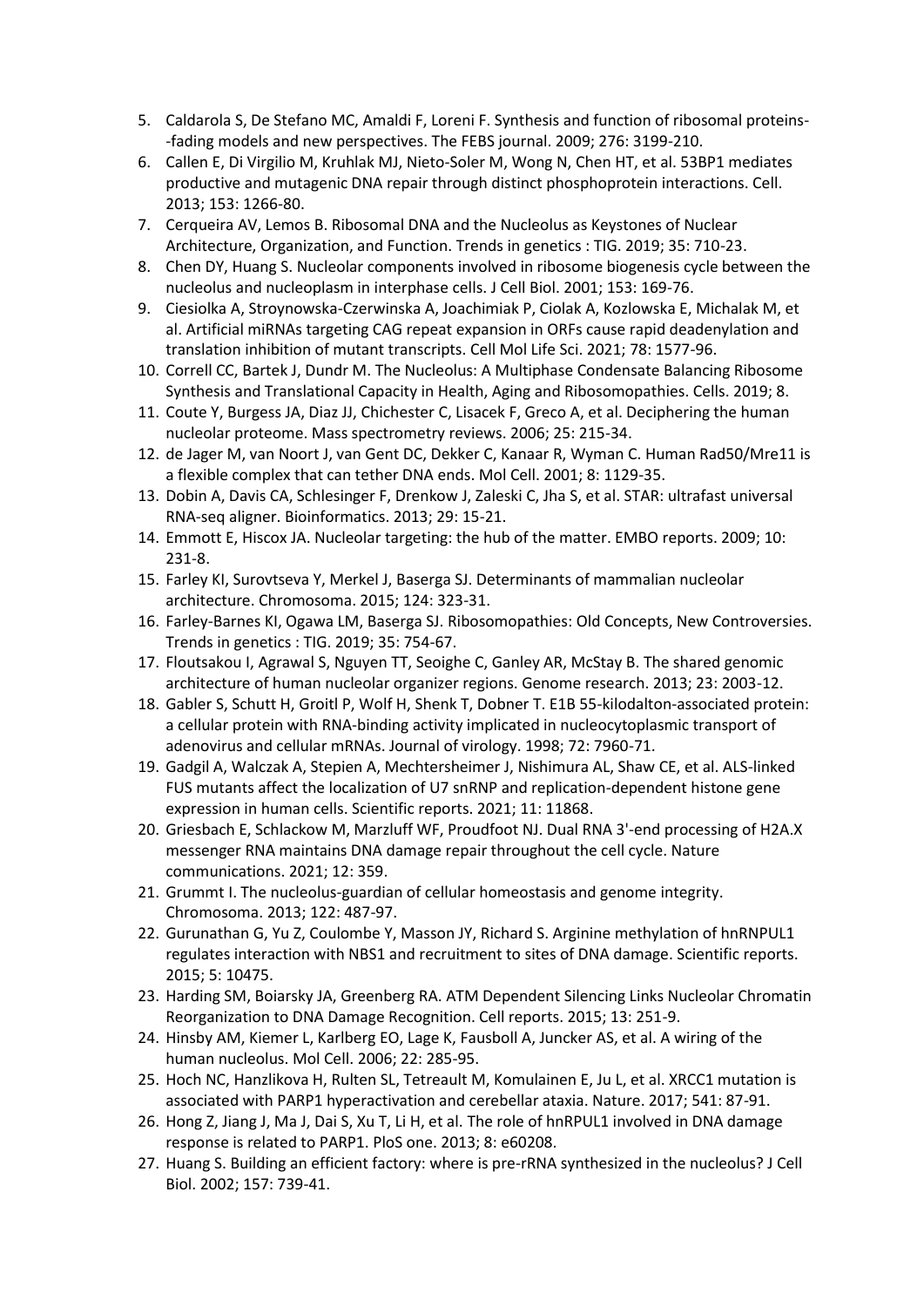- 28. Hustedt N, Durocher D. The control of DNA repair by the cell cycle. Nature cell biology. 2016; 19: 1-9.
- 29. Ideue T, Adachi S, Naganuma T, Tanigawa A, Natsume T, Hirose T. U7 small nuclear ribonucleoprotein represses histone gene transcription in cell cycle-arrested cells. Proceedings of the National Academy of Sciences of the United States of America. 2012; 109: 5693-8.
- 30. Korsholm LM, Gal Z, Lin L, Quevedo O, Ahmad DA, Dulina E, et al. Double-strand breaks in ribosomal RNA genes activate a distinct signaling and chromatin response to facilitate nucleolar restructuring and repair. Nucleic acids research. 2019; 47: 8019-35.
- 31. Korsholm LM, Gal Z, Nieto B, Quevedo O, Boukoura S, Lund CC, et al. Recent advances in the nucleolar responses to DNA double-strand breaks. Nucleic acids research. 2020; 48: 9449-61.
- 32. Kruhlak M, Crouch EE, Orlov M, Montano C, Gorski SA, Nussenzweig A, et al. The ATM repair pathway inhibits RNA polymerase I transcription in response to chromosome breaks. Nature. 2007; 447: 730-4.
- 33. Langhendries JL, Nicolas E, Doumont G, Goldman S, Lafontaine DL. The human box C/D snoRNAs U3 and U8 are required for pre-rRNA processing and tumorigenesis. Oncotarget. 2016; 7: 59519-34.
- 34. Larsen DH, Hari F, Clapperton JA, Gwerder M, Gutsche K, Altmeyer M, et al. The NBS1-Treacle complex controls ribosomal RNA transcription in response to DNA damage. Nature cell biology. 2014; 16: 792-803.
- 35. Levone BR, Lenzken SC, Antonaci M, Maiser A, Rapp A, Conte F, et al. FUS-dependent liquidliquid phase separation is important for DNA repair initiation. J Cell Biol. 2021; 220.
- 36. Li ZF, Lam YW. A New Rapid Method for Isolating Nucleoli. Methods Mol Biol. 2015; 1228: 35- 42.
- 37. Liao Y, Smyth GK, Shi W. featureCounts: an efficient general purpose program for assigning sequence reads to genomic features. Bioinformatics. 2014; 30: 923-30.
- 38. Love MI, Huber W, Anders S. Moderated estimation of fold change and dispersion for RNAseq data with DESeq2. Genome Biol. 2014; 15.
- 39. Mangan H, Gailin MO, McStay B. Integrating the genomic architecture of human nucleolar organizer regions with the biophysical properties of nucleoli. Febs Journal. 2017; 284: 3977- 85.
- 40. Marnef A, Finoux AL, Arnould C, Guillou E, Daburon V, Rocher V, et al. A cohesin/HUSH- and LINC-dependent pathway controls ribosomal DNA double-strand break repair. Genes & development. 2019; 33: 1175-90.
- 41. Martin M. Web 2.0-based e-learning. Brit J Educ Technol. 2011; 42: E172-E3.
- 42. Martinez-Macias MI, Moore DAQ, Green RL, Gomez-Herreros F, Naumann M, Hermann A, et al. FUS (fused in sarcoma) is a component of the cellular response to topoisomerase Iinduced DNA breakage and transcriptional stress. Life Sci Alliance. 2019; 2.
- 43. Matos-Perdomo E, Machin F. Nucleolar and Ribosomal DNA Structure under Stress: Yeast Lessons for Aging and Cancer. Cells. 2019; 8.
- 44. Mooser C, Symeonidou IE, Leimbacher PA, Ribeiro A, Shorrocks AMK, Jungmichel S, et al. Treacle controls the nucleolar response to rDNA breaks via TOPBP1 recruitment and ATR activation. Nature communications. 2020; 11.
- 45. Nemeth A, Grummt I. Dynamic regulation of nucleolar architecture. Curr Opin Cell Biol. 2018; 52: 105-11.
- 46. Pendle AF, Clark GP, Boon R, Lewandowska D, Lam YW, Andersen J, et al. Proteomic analysis of the Arabidopsis nucleolus suggests novel nucleolar functions. Molecular biology of the cell. 2005; 16: 260-9.
- 47. Perez-Riverol Y, Bai JW, Bandla C, Garcia-Seisdedos D, Hewapathirana S, Kamatchinathan S, et al. The PRIDE database resources in 2022: a hub for mass spectrometry-based proteomics evidences. Nucleic acids research. 2022; 50: D543-D52.